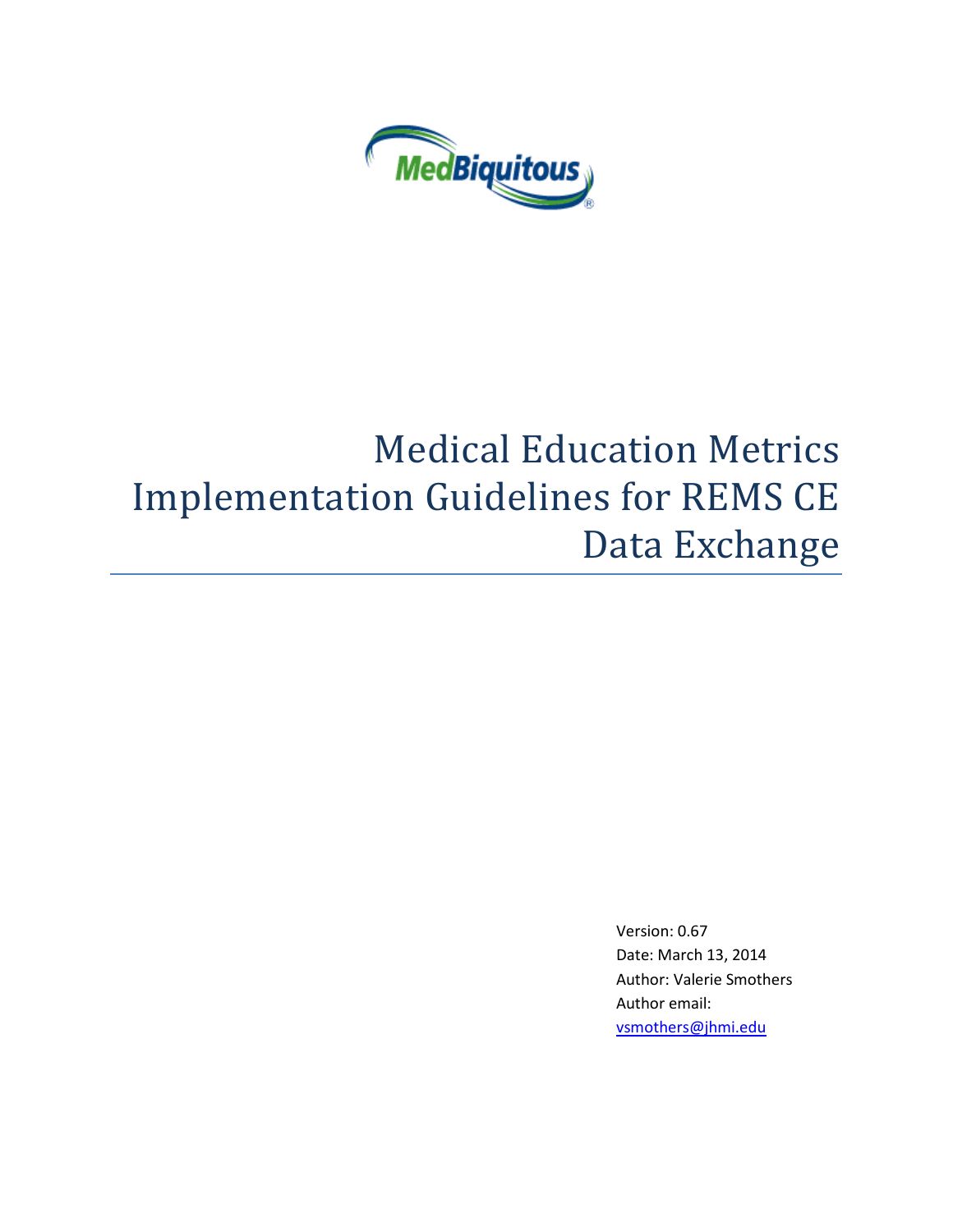# <span id="page-1-0"></span>**Version History**

| <b>Version</b> | <b>Date</b>          | <b>Changed By</b>       | <b>Changes Made</b>                                                                                                                                                                                                                                                                                   |
|----------------|----------------------|-------------------------|-------------------------------------------------------------------------------------------------------------------------------------------------------------------------------------------------------------------------------------------------------------------------------------------------------|
| No.            |                      |                         |                                                                                                                                                                                                                                                                                                       |
| 0.1            | February 11,<br>2013 |                         | Initial draft                                                                                                                                                                                                                                                                                         |
| 0.2            | February 19,<br>2013 | <b>Valerie Smothers</b> | Updated table of contents, Updated 3.4.3 & 3.4.4. to<br>be prescribers successfully completing by profession<br>and practice type.                                                                                                                                                                    |
| 0.3            | February 26,<br>2013 | <b>Valerie Smothers</b> | Clarified that there should be one response for<br>practice type, and only presented to prescribers of<br>certain professions; added the words post-course<br>prior to assessment, added information about a<br>provider supplied identifier.                                                         |
| 0.4            | March 12, 2013       | <b>Valerie Smothers</b> | Deleted "active" before prescribers to be consistent<br>in our use of terminology.                                                                                                                                                                                                                    |
| 0.5            | April 1, 2013        | <b>Valerie Smothers</b> | Added instructions for including activityLocation,<br>startDateTime, activityFormat, RPC generated<br>activity ID, accreditor generated activity ID,<br>commercial supporter (using the<br>CommercialSupportAmount supportSource<br>attribute). Removed JointlyAccredited and<br>CommercialSupporter. |
| 0.51           | April 3, 2013        | <b>Valerie Smothers</b> | Added example for activityLocation and<br>activityFormat; corrected example for<br>startDateTime.                                                                                                                                                                                                     |
| 0.52           | April 4, 2013        | <b>Valerie Smothers</b> | Clarification regarding the use of country code.                                                                                                                                                                                                                                                      |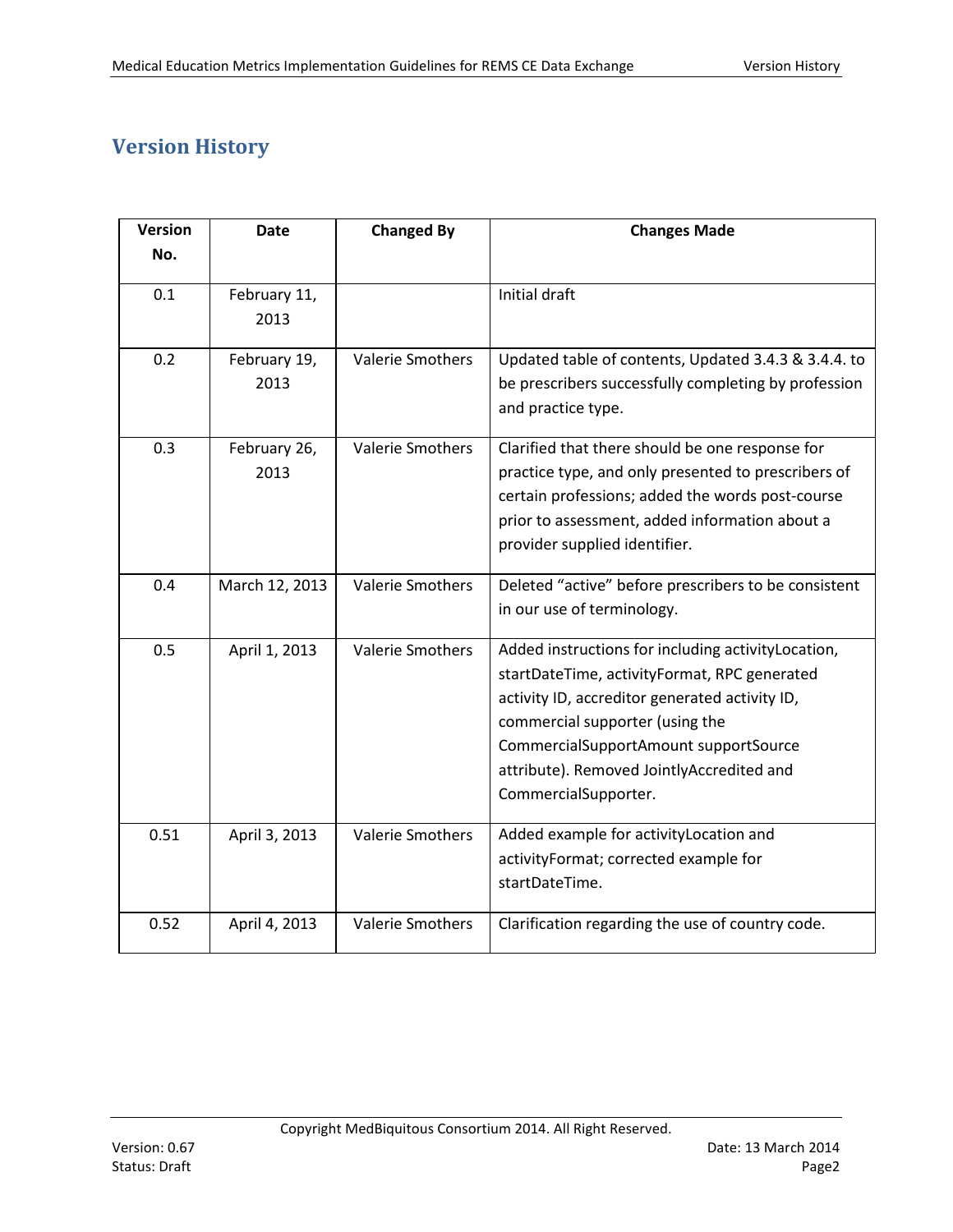| 0.6  | April 26, 2013     | <b>Valerie Smothers</b> | Added instructions for conveying Number of<br>participants successfully completing and Number of<br>participants successfully completing registered to<br>prescribe schedule 2 and 3 drugs.<br>Added appendix for sample survey questions (from<br>BU and CORE). |
|------|--------------------|-------------------------|------------------------------------------------------------------------------------------------------------------------------------------------------------------------------------------------------------------------------------------------------------------|
| 0.61 | May 10, 2013       | <b>Valerie Smothers</b> | Changed definitions referenced to<br>schedule_2_or_3_registered_prescriber and<br>schedule_2_or_3_registered_prescribers_successfull<br>y_completing                                                                                                             |
| 0.62 | May 24, 2013       | Valerie Smothers        | Update to a registration question in Appendix with<br>examples of Schedule 2 and 3 opioid analgesics.                                                                                                                                                            |
| 0.63 | June 7, 2013       | <b>Valerie Smothers</b> | Changed drugs to controlled substances.                                                                                                                                                                                                                          |
| 0.64 | June 18, 2013      | <b>Valerie Smothers</b> | Added "or" where needed for describing registered<br>prescribers. Updated language in appendix to be<br>consistent with "controlled substances"<br>terminology.                                                                                                  |
| 0.65 | July 17, 2013      | <b>Valerie Smothers</b> | Added accurate URLs from the FDA website.                                                                                                                                                                                                                        |
| 0.66 | October 2,<br>2013 | <b>Valerie Smothers</b> | Revised 3.4 to indicate that collecting the number of<br>prescriber participants is not mandated by the<br>REMS. Changed references to schedule 2 or 3<br>registered prescribers to schedule 2 or 3 registered<br>clinicians.                                    |
| .067 | March 13, 2014     | <b>Valerie Smothers</b> | Revised Section 3, General Guidelines, to reflect the<br>agreed upon dates for data submission.                                                                                                                                                                  |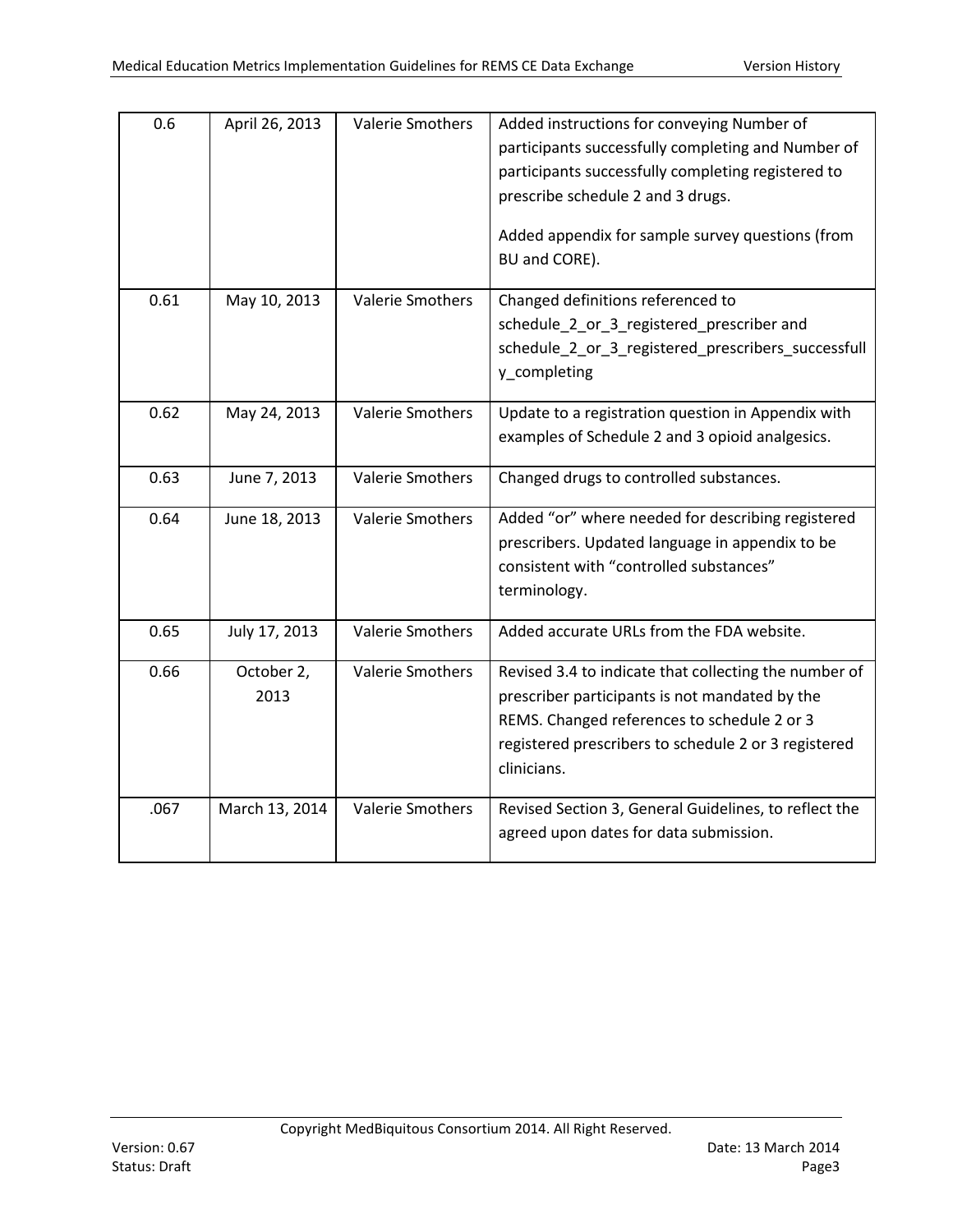# **MedBiquitous Consortium XML Public License and Terms of Use**

MedBiquitous XML (including schemas, specifications, sample documents, Web services description files, and related items) is provided by the copyright holders under the following license. By obtaining, using, and or copying this work, you (the licensee) agree that you have read, understood, and will comply with the following terms and conditions.

The Consortium hereby grants a perpetual, non-exclusive, non-transferable, license to copy, use, display, perform, modify, make derivative works of, and develop the MedBiquitous XML for any use and without any fee or royalty, provided that you include the following on ALL copies of the MedBiquitous XML or portions thereof, including modifications, that you make.

- 1. Any pre-existing intellectual property disclaimers, notices, or terms and conditions. If none exist, the following notice should be used: "Copyright © [date of XML release] MedBiquitous Consortium. All Rights Reserved. http://www.medbiq.org"
- 2. Notice of any changes or modification to the MedBiquitous XML files.
- 3. Notice that any user is bound by the terms of this license and reference to the full text of this license in a location viewable to users of the redistributed or derivative work.

In the event that the licensee modifies any part of the MedBiquitous XML, it will not then represent to the public, through any act or omission, that the resulting modification is an official specification of the MedBiquitous Consortium unless and until such modification is officially adopted.

THE CONSORTIUM MAKES NO WARRANTIES OR REPRESENTATIONS, EXPRESS OR IMPLIED, WITH RESPECT TO ANY COMPUTER CODE, INCLUDING SCHEMAS, SPECIFICATIONS, SAMPLE DOCUMENTS, WEB SERVICES DESCRIPTION FILES, AND RELATED ITEMS. WITHOUT LIMITING THE FOREGOING, THE CONSORTIUM DISCLAIMS ANY IMPLIED WARRANTIES OF MERCHANTABILITY OR FITNESS FOR A PARTICULAR PURPOSE AND ANY WARRANTY, EXPRESS OR IMPLIED, AGAINST INFRINGEMENT BY THE MEDBIQUITOUS XML OF ANY THIRD PARTY PATENTS, TRADEMARKS, COPYRIGHTS OR OTHER RIGHTS. THE LICENSEE AGREES THAT ALL COMPUTER CODES OR RELATED ITEMS PROVIDED SHALL BE ACCEPTED BY LICENSEE "AS IS". THUS, THE ENTIRE RISK OF NON-PERFORMANCE OF THE MEDBIQUITOUS XML RESTS WITH THE LICENSEE WHO SHALL BEAR ALL COSTS OF ANY SERVICE, REPAIR OR CORRECTION.

IN NO EVENT SHALL THE CONSORTIUM OR ITS MEMBERS BE LIABLE TO THE LICENSEE OR ANY OTHER USER FOR DAMAGES OF ANY NATURE, INCLUDING, WITHOUT LIMITATION, ANY GENERAL, DIRECT, INDIRECT, INCIDENTAL, CONSEQUENTIAL, OR SPECIAL DAMAGES, INCLUDING LOST PROFITS, ARISING OUT OF ANY USE OF MEDBIQUITOUS XML.

LICENSEE SHALL INDEMNIFY THE CONSORTIUM AND EACH OF ITS MEMBERS FROM ANY LOSS, CLAIM, DAMAGE OR LIABILITY (INCLUDING, WITHOUT LIMITATION, PAYMENT OF ATTORNEYS' FEES AND COURT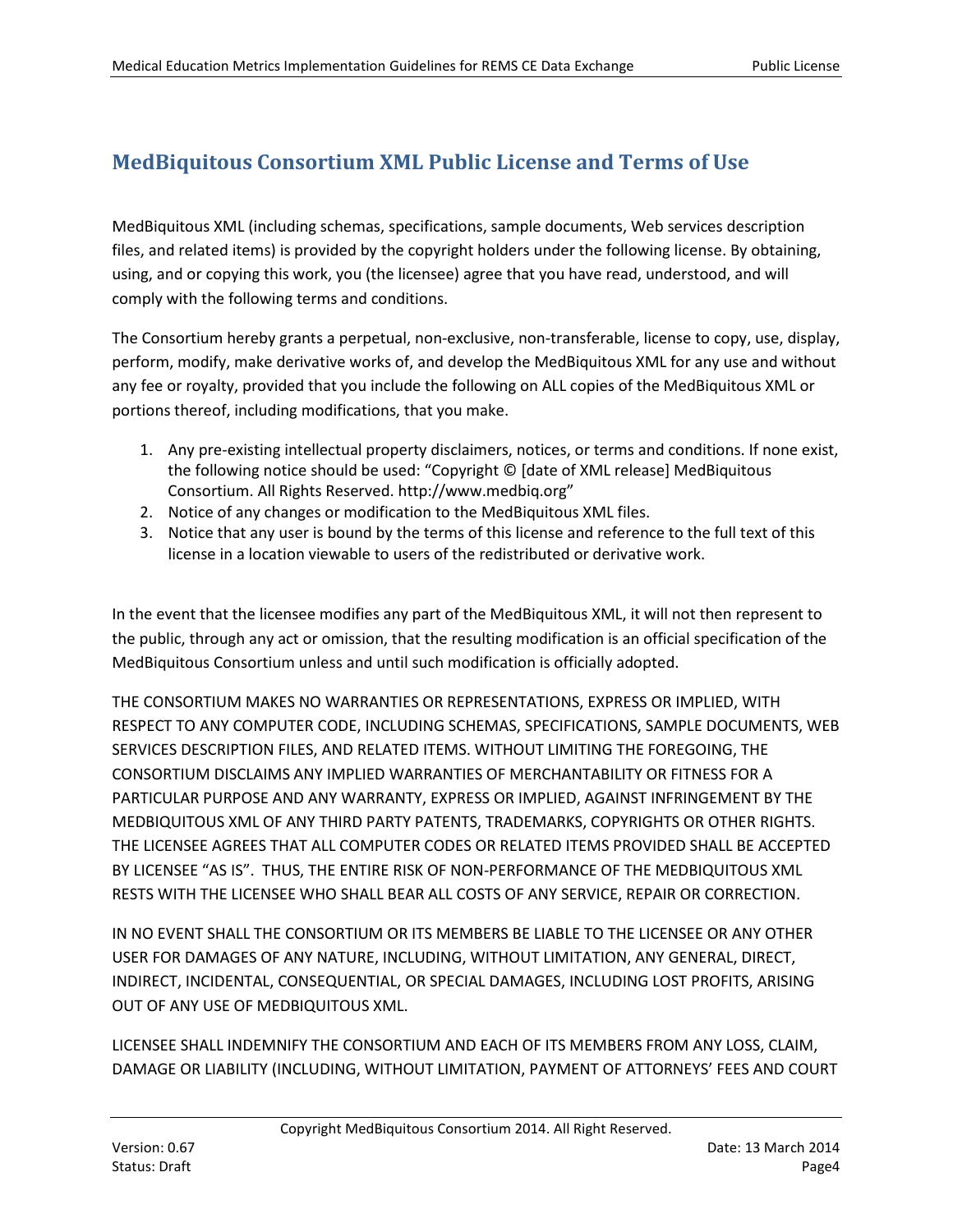COSTS) ARISING OUT OF MODIFICATION OR USE OF THE MEDBIQUITOUS XML OR ANY RELATED CONTENT OR MATERIAL BY LICENSEE.

LICENSEE SHALL NOT OBTAIN OR ATTEMPT TO OBTAIN ANY PATENTS, COPYRIGHTS OR OTHER PROPRIETARY RIGHTS WITH RESPECT TO THE MEDBIQUITOUS XML.

THIS LICENSE SHALL TERMINATE AUTOMATICALLY IF LICENSEE VIOLATES ANY OF ITS TERMS AND CONDITIONS.

The name and trademarks of the MedBiquitous Consortium and its members may NOT be used in advertising or publicity pertaining to MedBiquitous XML without specific, prior written permission. Title to copyright in MedBiquitous XML and any associated documentation will at all times remain with the copyright holders.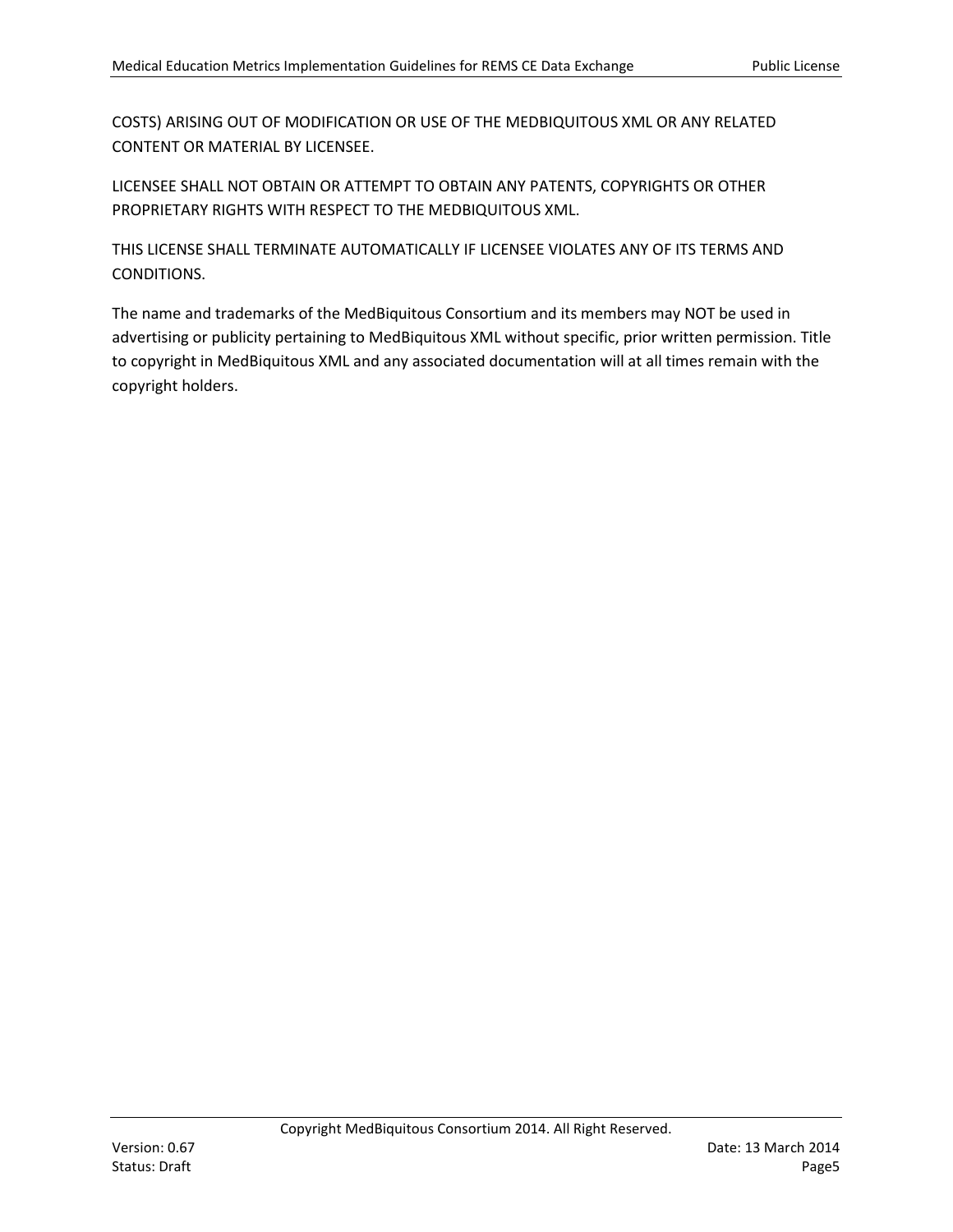# <span id="page-5-0"></span>**Table of Contents**

| $\mathbf{1}$   |       |       |  |  |  |  |  |  |
|----------------|-------|-------|--|--|--|--|--|--|
| $\overline{2}$ |       |       |  |  |  |  |  |  |
| 3              |       |       |  |  |  |  |  |  |
|                | 3.1   |       |  |  |  |  |  |  |
|                | 3.2   |       |  |  |  |  |  |  |
|                |       | 3.2.1 |  |  |  |  |  |  |
|                | 3.2.2 |       |  |  |  |  |  |  |
|                |       | 3.2.3 |  |  |  |  |  |  |
|                |       | 3.2.4 |  |  |  |  |  |  |
|                |       | 3.2.5 |  |  |  |  |  |  |
|                |       | 3.2.6 |  |  |  |  |  |  |
|                |       | 3.2.7 |  |  |  |  |  |  |
|                |       | 3.2.8 |  |  |  |  |  |  |
|                | 3.3   |       |  |  |  |  |  |  |
|                |       | 3.3.1 |  |  |  |  |  |  |
|                |       | 3.3.2 |  |  |  |  |  |  |
|                | 3.4   |       |  |  |  |  |  |  |
|                |       | 3.4.1 |  |  |  |  |  |  |
|                |       | 3.4.2 |  |  |  |  |  |  |
|                |       | 3.4.3 |  |  |  |  |  |  |
|                |       | 3.4.4 |  |  |  |  |  |  |
|                |       | 3.4.5 |  |  |  |  |  |  |
|                |       | 3.4.6 |  |  |  |  |  |  |
|                | 3.5   |       |  |  |  |  |  |  |
|                | 3.6   |       |  |  |  |  |  |  |
| 4              |       |       |  |  |  |  |  |  |
| 5              |       |       |  |  |  |  |  |  |
|                | 5.1   |       |  |  |  |  |  |  |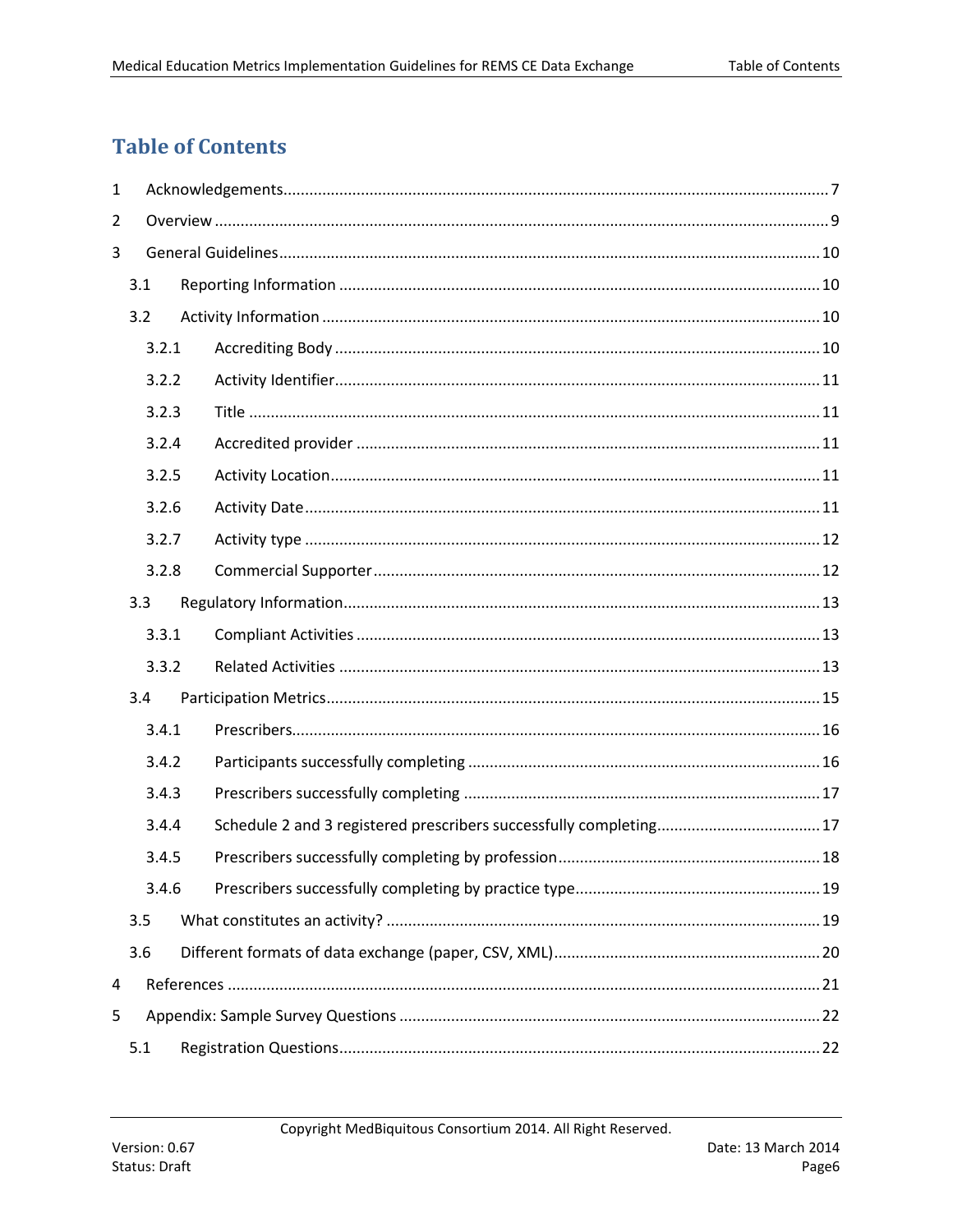# <span id="page-6-0"></span>**1 Acknowledgements**

The MedBiquitous Consortium wishes to acknowledge the MedBiquitous Curriculum Inventory Working Group members, invited experts, and other individuals that contributed to the creation of this document.

Chair

• Francis Kwakwa, Radiological Society of North America

#### Members

- Tony D'Ambrosio, REMS Program Companies
- Pamela Ball, American Osteopathic Association
- Mark Baczkowski, REMS Program Companies
- Rod Campbell, REMS Program Companies
- Jemma Contreras, REMS Program Companies
- Stephanie Cordato, REMS Program Companies
- Barry Dickinson, American Medical Association
- Jennifer Dunleavy, ACCME
- Brad Hill, REMS Program Companies
- Myoung Kim, REMS Program Companies
- Linda Kitlinski, REMS Program Companies
- Robert Kristofco, REMS Program Companies
- Jack Kues, Ph.D., University of Cincinnati
- Leah Larue, REMS Program Companies
- John Lay, REMS Program Companies
- Lisa Malandro, REMS Program Companies
- Anjum Malkana, Campbell Alliance
- Sue McGuinness, REMS Program Companies
- Sherice Mills, REMS Program Companies
- Jill Olexa, REMS Program Companies
- Andrew Rabin, CECity
- Nikki Reyes, Campbell Alliance
- Anshu Sawhney, Campbell Alliance
- Hillary Schmidt, Ph.D., Sanofi-Aventis
- Lorraine Spencer, Johns Hopkins University School of Medicine
- Brian Sullivan, REMS Program Companies
- Suzette Tomaska, REMS Program Companies
- John West, Campbell Alliance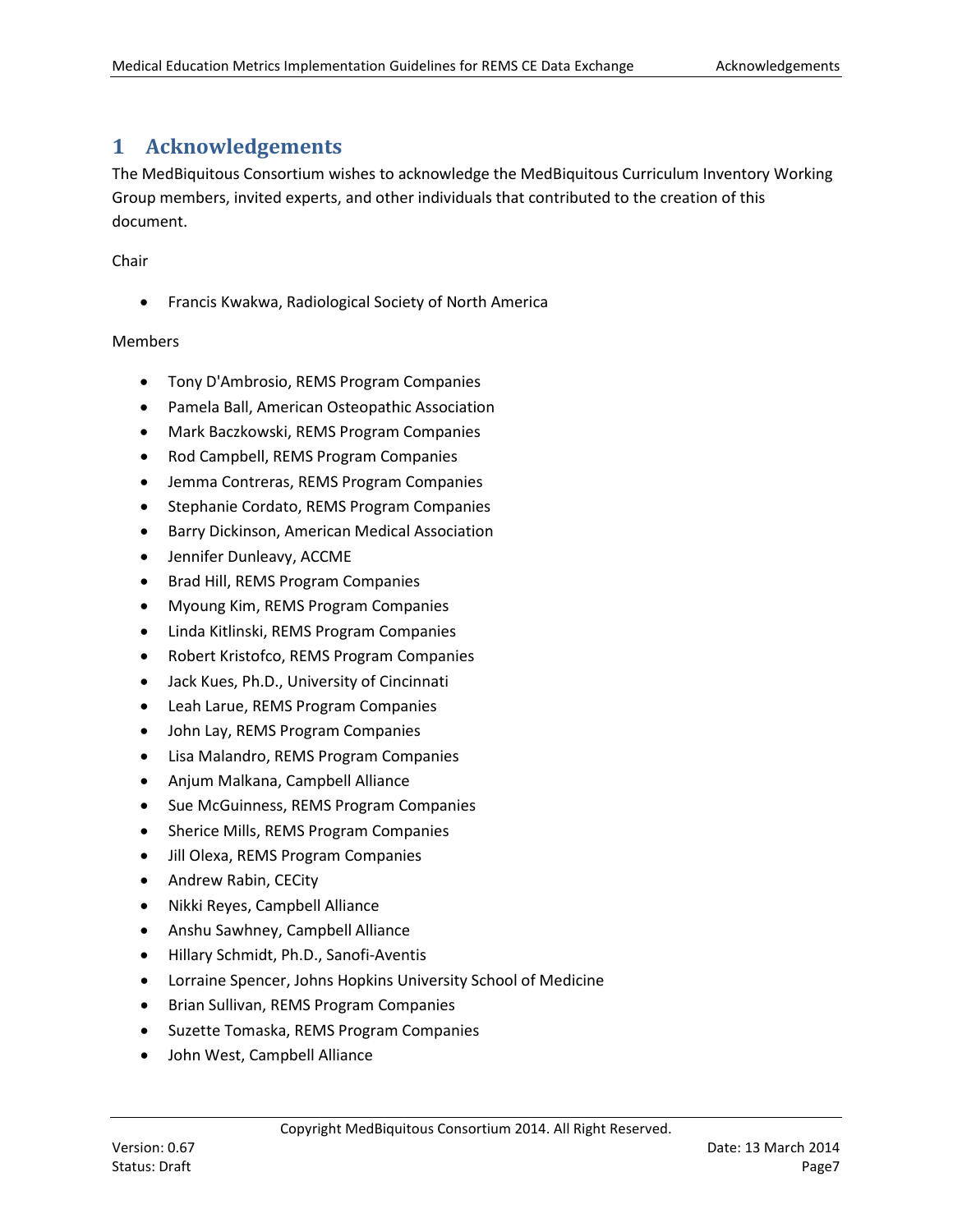#### Invited Experts

- Mary Ales, Interstate Postgraduate Medical Association
- Kathy Chappell, American Nurses Credentialling Center
- Lisa Fennell, Association of Regulatory Boards of Optometry
- Susie Flynn, American Academy of Pain Medicine
- Ilana Hardesty, Boston University School of Medicine
- Sean Hayes, AxDev
- Amy Holthusen, Interstate Postgraduate Medical Association
- Cynthia Kear, California Academy of Family Physicians
- Edward Kennedy, Accreditation Council for Continuing Medical Education
- Joanna Krause, Boston University School of Medicine
- Tom McKeithen, Changing Performance
- Stephanie Mercado, American Academy of Physical Medicine and Rehabilitation
- Sophie Peloquin, AxDev
- Shelly Rodrigues, California Academy of Family Physicians
- John Sweeney, Accreditation Council for Continuing Medical Education
- Dimitra Travlos, Accreditation Council for Pharmacy Education
- Emma Trucks, Boston University
- Julie White, Boston University School of Medicine
- Lara Zisblatt, Boston University School of Medicine

#### Liaison

• Doris Auth, Food and Drug Administration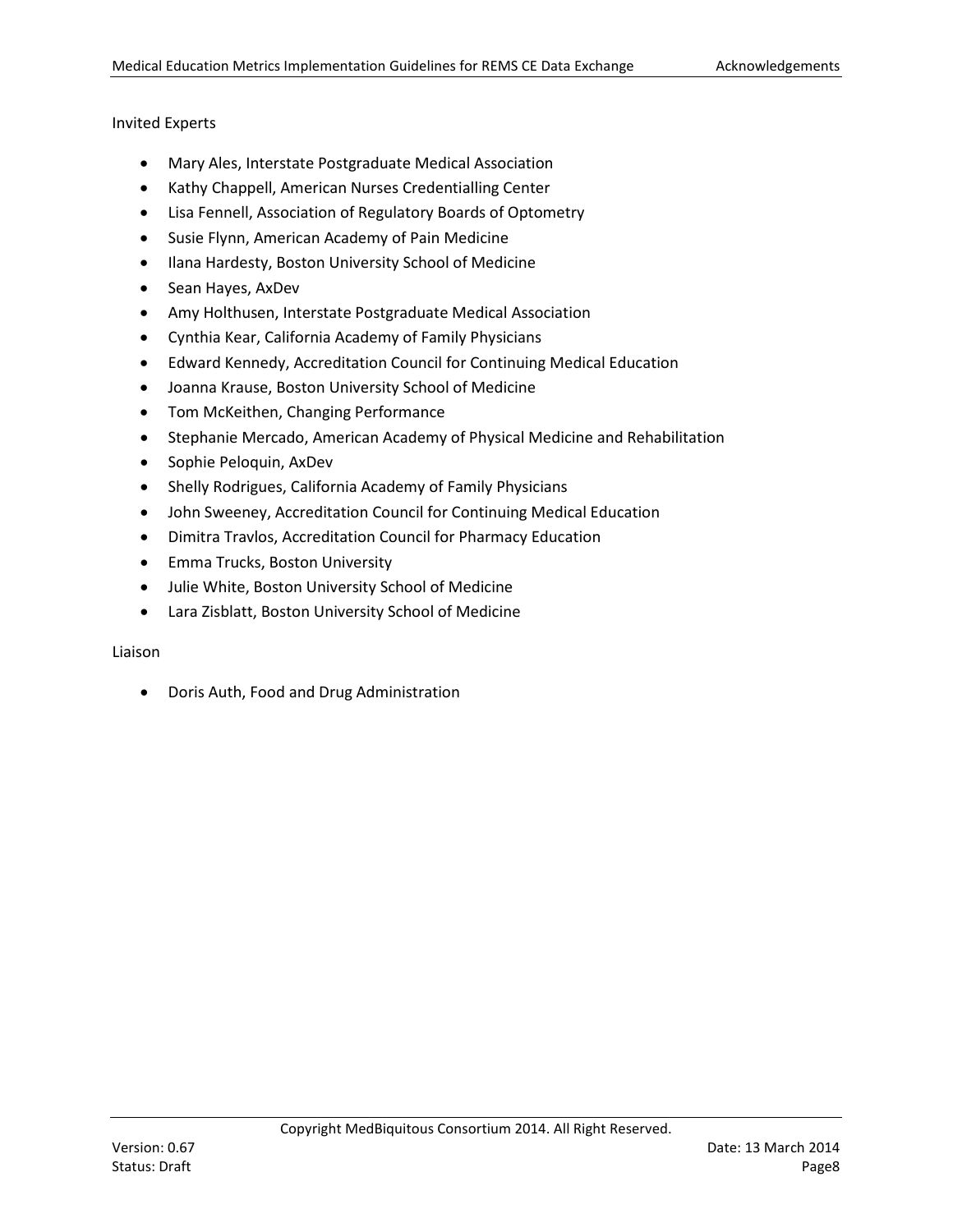# <span id="page-8-0"></span>**2 Overview**

As the Institute of Medicine and others call for reforms to Continuing Medical Education and other types of Continuing Education (CE) for the health professions, there has been an increasing focus on measuring the quality of CE activities. Educators, Accreditors, CE supporters, and government agencies often collect aggregate data on the reach and efficacy of CE activities in order to gauge improvement.

Medical Education Metrics (MEMS) ver. 2.0 was designed to support the compilation of data in support of Food and Drug Administration (FDA) Risk Evaluation and Mitigation Strategies, or REMS. The extended-release and long-acting (ER/LA) opioid analgesics REMS program (ER/LA REMS) currently mandates manufacturers to make "REMS-compliant training" available to Health Care Providers (HCPs) who prescribe ER/LA opioid analgesics, and FDA, the Accreditors and RPC have agreed that accredited continuing education can fulfill this requirement of the REMS. Since companies regulated by the FDA are required to collect educational outcomes data, demographics, and other metrics related to the reach and impact of the activity, and since it is anticipated that there will be multiple bodies reporting data, a standardized way of collecting/reporting this information is needed .

The MEMS standard provides a data structure that allows for the exchange of REMS CE-related data. This Implementation Guideline provides general guidance for those organizations implementing MEMS n support of ER/LA REMS CE data collection or dissemination.

The MEMS standard allows for the exchange of broader CE related data, and accrediting bodies may require more detailed information for accreditation purposes. Such use of MEMS is entirely valid and conformant with the standard, but it is not the topic of this implementation guideline.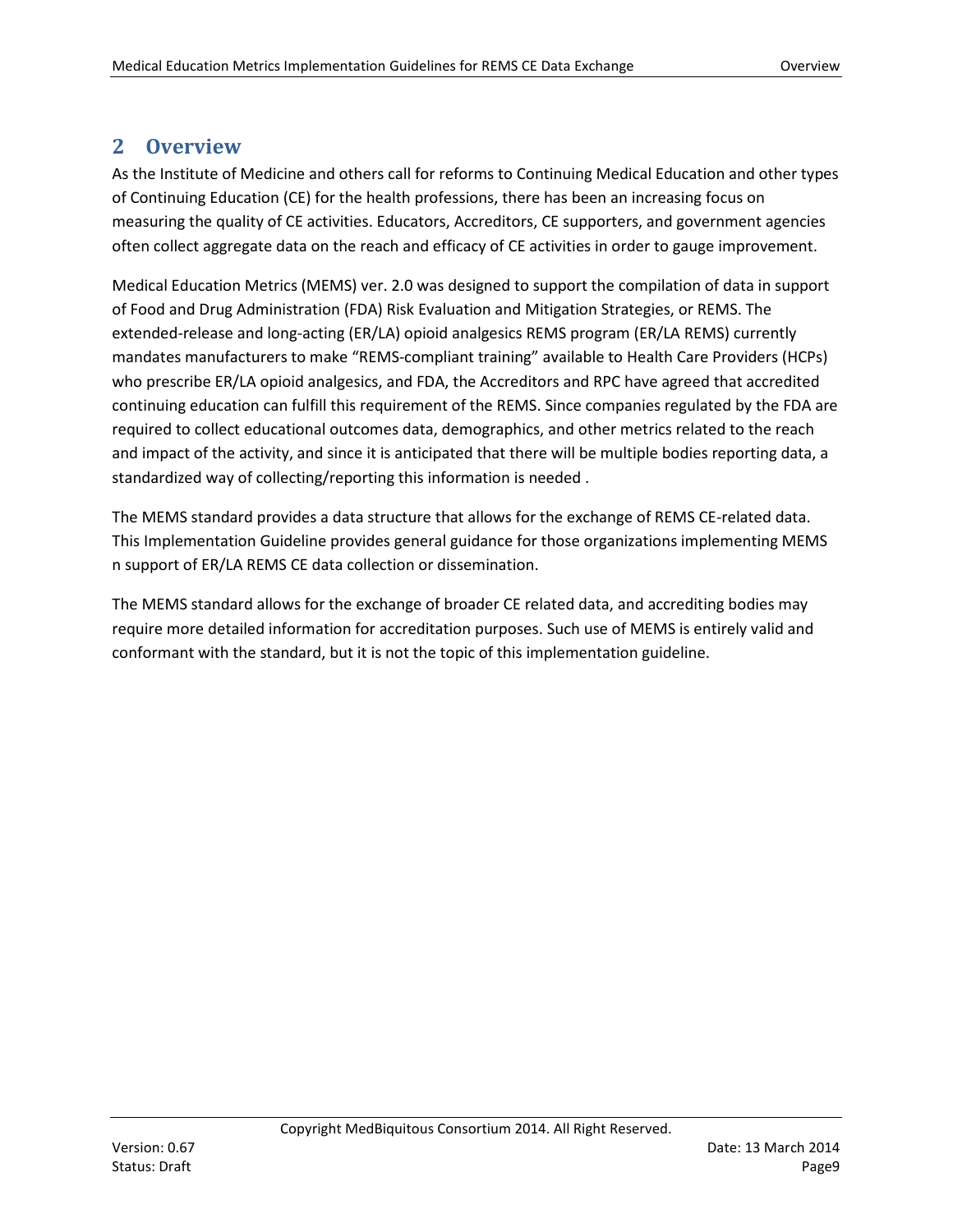# <span id="page-9-0"></span>**3 General Guidelines**

The following types of data are required for ER/LA Opioid REMS CE data.

- Reporting information
- Activity information
- Regulatory information
- Participation Metrics

Accredited providers should send data current through Feb 28 to accreditors by March 31.

Accreditors send data to Polaris/RPC by May 9. Accreditors may choose to submit data to the RPC earlier at their sole discretion.

More information on each type of data follows.

# <span id="page-9-1"></span>**3.1 Reporting Information**

When communicating data on a CE activity, it's important to note the period for which you are reporting data. Use the following sub-elements of the ReportDescription element to identify the first and last day of the period for which you are reporting data.

- ReportingStartDate
- ReportingEndDate

Example:

```
<ReportDescription>
  <ReportingStartDate>2013-01-01</ReportingStartDate>
   <ReportingEndDate>2013-12-31</ReportingEndDate>
</ReportDescription>
```
# <span id="page-9-2"></span>**3.2 Activity Information**

MEMS allows for the exchange of detailed information about the activity that is the subject of the metrics report. REMS CE requires the following data points.

## <span id="page-9-3"></span>**3.2.1 Accrediting Body**

The organization that sets the quality standards for continuing education and is the source of the accreditation process for this activity. The following values are recommended for REMS CE: AAFP, ACCME, ACPE, ADA, ANCC, AOA, APA, ARBO.

The accrediting body is conveyed using the accreditingBody element of Healthcare LOM [\[Healthcare](#page-20-1)  [LOM\]](#page-20-1). See the example at the end of this section for more details.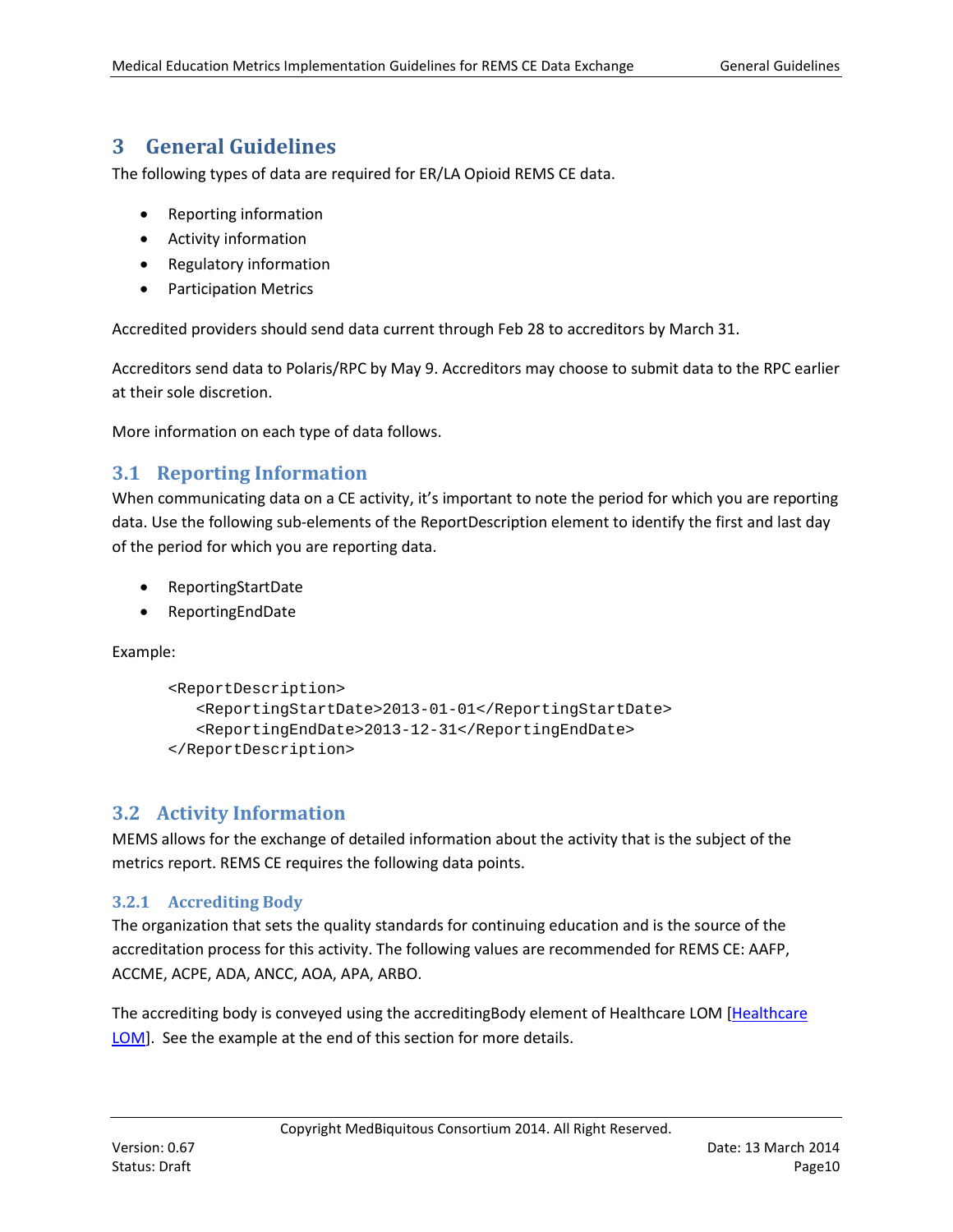## <span id="page-10-0"></span>**3.2.2 Activity Identifier**

An identifier for the activity provided by the CE provider must be included in the data set. The Activity Identifier provided by the CE provider will help to eliminate double-counting of data for activities offered for multiple types of credit.

In addition, an identifier for the activity provided by the RPC or by the accreditor may be included in the data set.

The Activity Identifier is conveyed using the identifier element of Healthcare LOM [\[Healthcare LOM\]](#page-20-1). Repeat the identifier element to include multiple identifiers for an activity. For example, some instances may include the identifier generated by the provider as well as the identifier generated by the RPC.

See the example at the end of this section for more details.

#### <span id="page-10-1"></span>**3.2.3 Title**

The title of the CE activity. The title is conveyed using the title element of Healthcare LOM [\[Healthcare](#page-20-1)  [LOM\]](#page-20-1).

See the example at the end of this section for more details.

#### <span id="page-10-2"></span>**3.2.4 Accredited provider**

The entity serving as the accredited provider for this activity. Accredited provider is conveyed using the accreditedProvider element of Healthcare LOM [\[Healthcare LOM\]](#page-20-1).

See the example at the end of this section for more details.

#### <span id="page-10-3"></span>**3.2.5 Activity Location**

The geographical location in which an in person activity takes place. Activity location is conveyed using the activityLocation element is Healthcare LOM [\[Healthcare LOM\]](#page-20-1). If an activity is not face to face, the activity location element should not be used.

MedBiquitous recommends using the following subelements of activityLocation:

- City
- StateOrProvince
- Country

Note that Country has two subelements: CountryName and CountryCode. For REMS CE, use CountryCode element with the ISO 3166 three-letter alpha code (i.e. USA). See ANSI /MEDBIQ PP.10.1- 2008 Address Specifications and Description Document [\[Address\]](#page-20-2) and the example at the end of this section for more details.

#### <span id="page-10-4"></span>**3.2.6 Activity Date**

Use the startDateTime element of Healthcare LOM to indicate the date and time that a live activity begins [\[Healthcare LOM\]](#page-20-1). startDateTime uses the dateTime format. For example, 2013-01-31T09:00:00.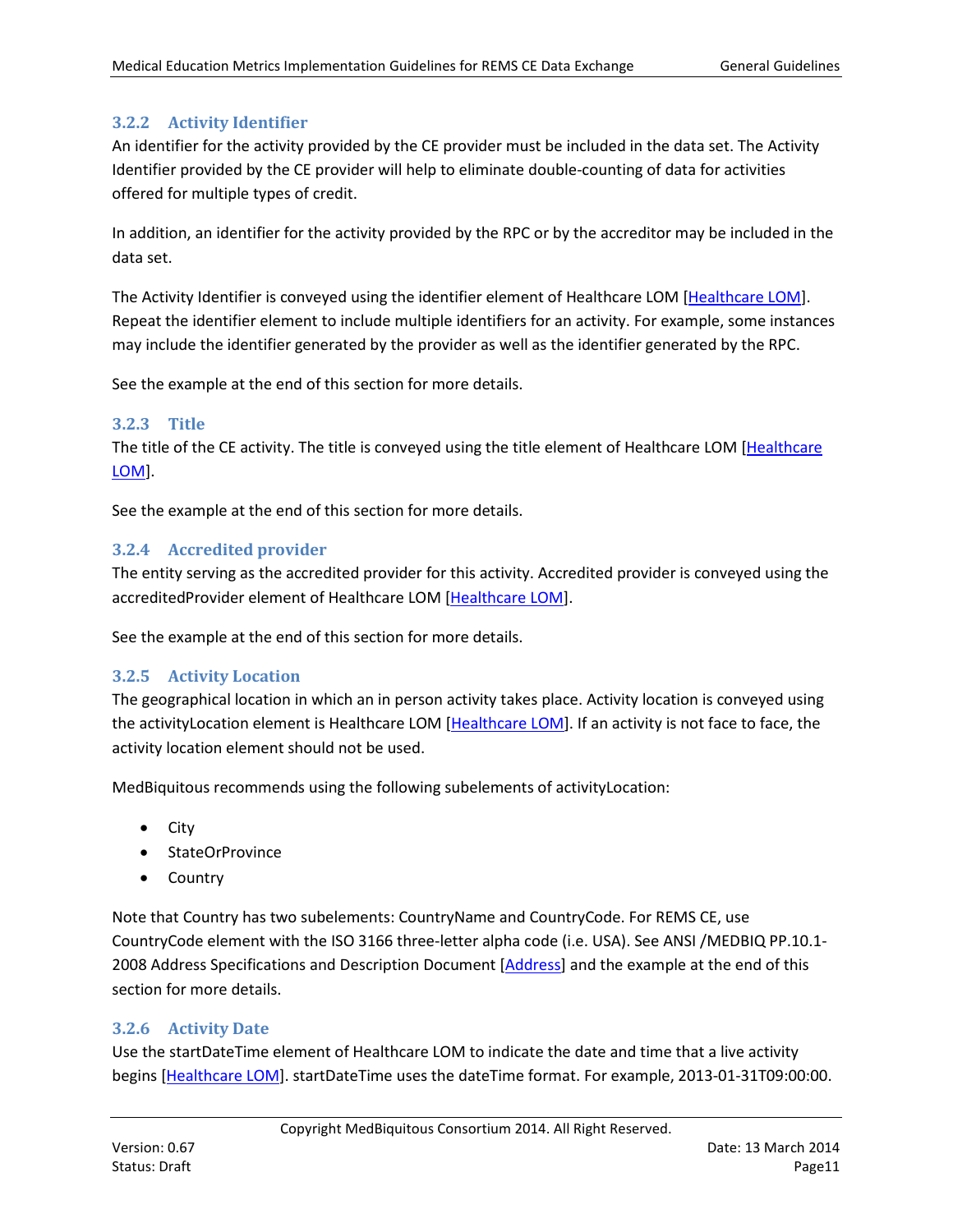## <span id="page-11-0"></span>**3.2.7 Activity type**

The type of learning activity described. Activity Type is conveyed using the activityFormat element of Healthcare LOM [\[Healthcare LOM\]](#page-20-1).

See the example at the end of this section for more details.

#### <span id="page-11-1"></span>**3.2.8 Commercial Supporter**

The commercial organization providing support for this activity. In some cases, the REMS Program Companies provide commercial support for REMS CE.

MEMS uses the commercialSupportAmount element to convey commercial supporter data. In this case the supportSource attribute would have a value of REMS Program Companies. If no commercial support amount data is being exchanged, use XML Schema instance nil attribute with a value of true.

Example:

```
<ActivityDescription>
   <lom:lom>
      <lom:general>
         <lom:identifier>
            <lom:catalog>Provider Activity ID</catalog>
            <lom:entry>123456</lom:entry>
         </lom:identifier>
         <lom:identifier>
            <lom:catalog>RPC generated ID</catalog>
            <lom:entry>234567</lom:entry>
         </lom:identifier>
         <lom:title>
            <lom:string>
               Addressing the Risks of Pain Management
            </lom:string>
         </lom:title>
      </lom:general>
      <hx:healthcareMetadata>
         <hx:healthcareEducation> <hx:credits>
               <hx:accreditingBody>ACCME</hx:accreditingBody>
               <hx:accreditedProvider>
                 NoSuch Society
               </hx:accreditedProvider>
            </hx:credits>
            <hx:activityLocation>
               <a:City>Baltimore</a:City>
               <a:StateOrProvince>MD</a:StateOrProvince>
               <a:Country>
                  <a:CountryCode>US</a:CountryCode>
               </a:Country>
```
Copyright MedBiquitous Consortium 2014. All Right Reserved.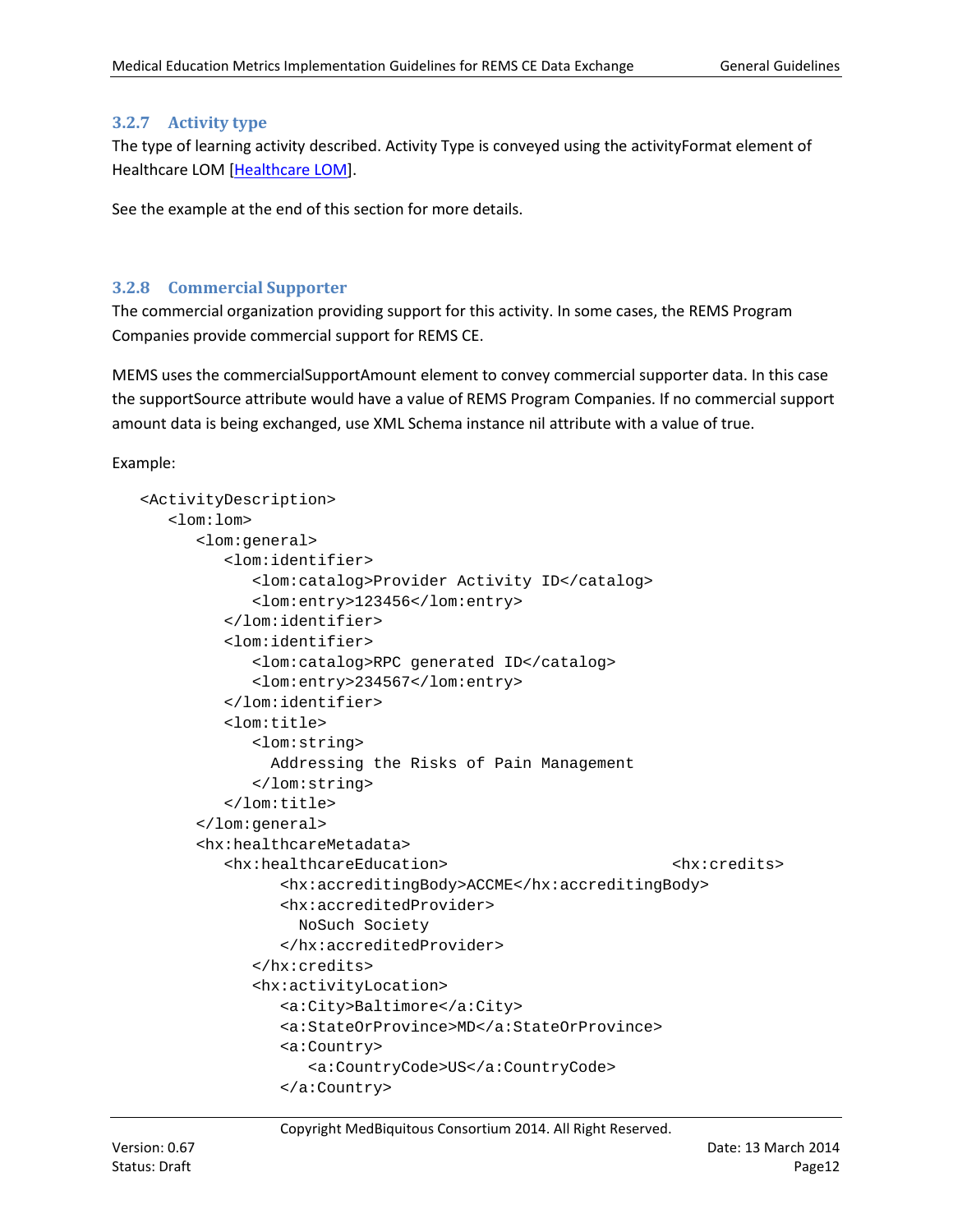```
</hx:activityLocation>
            <hx:startDateTime>2013-01-31T09:00:00</hx:startDateTime>
            <hx:activityFormat>
               <lom:string>Course</lom:string>
               </hx:activityFormat>
   </hx:healthcareEducation>
      </hx:healthcareMetadata>
   </lom:lom>
      <CommercialSupportAmount supportSource="REMS Program Companies" 
xsi:nil="true"/></ActivityDescription>
```
# <span id="page-12-0"></span>**3.3 Regulatory Information**

When reporting on REMS CE activities, it is important to indicate whether or not the activity is compliant to all of the requirements set out for CE activities by the REMS ER/LA Opioid REMS regulation. If an activity meets all of the requirements for CE activities set out in the ER/LA opioid REMS regulation, see the section Compliant Activities.

If the activity meets some but not all requirements set out for CE activities by the ER/LA Opioid REMS regulation (for example, it addresses some but not all elements of the REMS blueprint), see the section Related Activities.

## <span id="page-12-1"></span>**3.3.1 Compliant Activities**

Use the CompliantToRegulation element to indicate that the activity described is compliant to requirements outlined in the REMS regulation. The value of CompliantToRegulation is the URI of the regulation. For ER/LA REMS, use the URI for the specific version of the REMS you are supporting. For example[: http://www.accessdata.fda.gov/drugsatfda\\_docs/label/2012/OpioidREMJuly2012.pdf](http://www.accessdata.fda.gov/drugsatfda_docs/label/2012/OpioidREMJuly2012.pdf)

CompliantToRegulation has the following attribute:

#### *label*

A label for the regulation. For example, ER/LA Opioid REMS.

An example of regulatory information for an activity compliant with the ER/LA Opioid REMS requirements follows:

```
<RegulatoryInformation>
   <CompliantToRegulation label="ER/LA Opioid REMS">
http://www.accessdata.fda.gov/drugsatfda_docs/label/2012/OpioidREMJuly2012
.pdf
   </CompliantToRegulation>
</RegulatoryInformation>
```
## <span id="page-12-2"></span>**3.3.2 Related Activities**

**Indicate the activity is related to the REMS**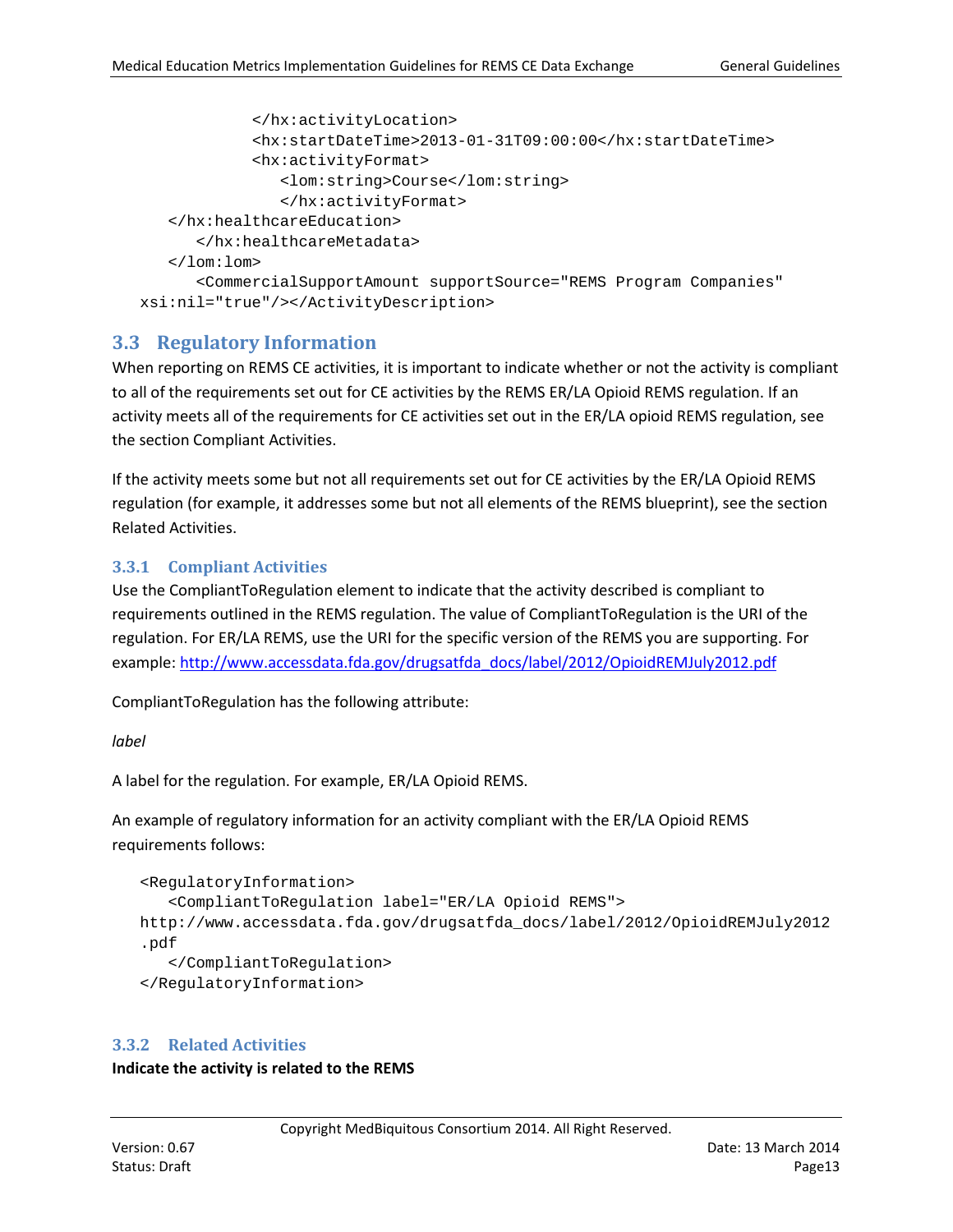Use the RelatedToRegulation element to indicate that the activity is related to the REMS regulation but does not meet all requirements set out for CE activities by the REMS regulation (for example, it addresses some but not all elements of the REMS blueprint). The value of RelatedToRegulation element is the URI of the regulation. For ER/LA REMS, use the URI for the specific version of the REMS you are supporting. For example:

[http://www.accessdata.fda.gov/drugsatfda\\_docs/label/2012/OpioidREMJuly2012.pdf](http://www.accessdata.fda.gov/drugsatfda_docs/label/2012/OpioidREMJuly2012.pdf)

RelatedToRegulation has the following attribute:

*label*

A label for the regulation. For example, ER/LA Opioid REMS.

#### **Indicate which sections of the blueprint are addressed by instruction and assessment**

Use the RegulatoryClassification element and its subelements to indicate which REMS blueprint components (sections or elements) are addressed and how they are addressed. You should indicate which section(s) of the blue print are addressed by the instruction and/or assessment if the activity being reported is related to the regulation but not compliant to the regulation.

Use the subelements of RegulatoryClassification to specify each section addressed in the instruction and each section addressed in the assessment.

RegulatoryClassification has the following subelements:

- **ClassificationRelation** either Assessment Addresses and Instruction Addresses
- **Regulation** the URI of the regulation. For example, [http://www.accessdata.fda.gov/drugsatfda\\_docs/label/2012/OpioidREMJuly2012.pdf.](http://www.accessdata.fda.gov/drugsatfda_docs/label/2012/OpioidREMJuly2012.pdf) Regulation has a label attribute which should have the value ER/LA Opioid REMS.
- **ComponentID** The identifier for the blueprint section. For example, II.
- **ComponentTitle** The title for the blueprint section. For example, Initiating Therapy, Modifying Dosing, and Discontinuing Use of ER/LA Opioid Analgesics.

```
<RegulatoryInformation>
```

```
<RelatedToRegulation label="ER/LA Opioid REMS">
http://www.accessdata.fda.gov/drugsatfda_docs/label/2012/OpioidREMJuly2012
.pdf
   </RelatedToRegulation>
   <RegulatoryClassification>
      <ClassificationRelation>
         Instruction Addresses
      </ClassificationRelation>
      <Regulation label="ER/LA Opioid REMS">
http://www.accessdata.fda.gov/drugsatfda_docs/label/2012/OpioidREMJuly2012
.pdf
      </Regulation>
      <ComponentID>II</ComponentID>
      <ComponentTitle>
```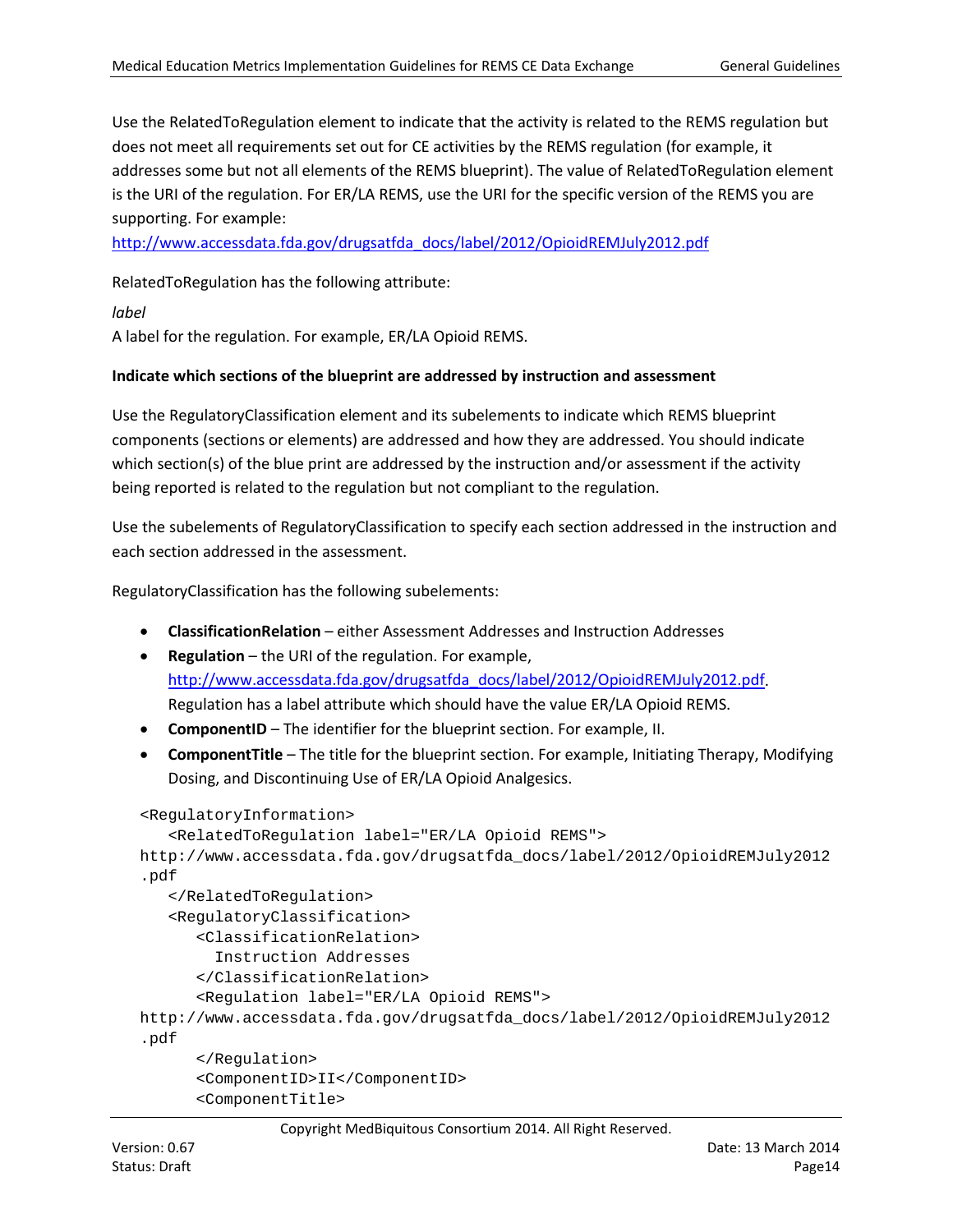```
 Initiating Therapy, Modifying Dosing, and Discontinuing Use of 
         ER/LA Opioid Analgesics
      </ComponentTitle>
   </RegulatoryClassification>
   <RegulatoryClassification>
      <ClassificationRelation>
         Assessment Addresses
      </ClassificationRelation>
      <Regulation label="ER/LA Opioid REMS">
http://www.accessdata.fda.gov/drugsatfda_docs/label/2012/OpioidREMJuly2012
.pdf
      </Regulation>
      <ComponentID>II</ComponentID>
      <ComponentTitle>
         Initiating Therapy, Modifying Dosing, and Discontinuing Use of 
         ER/LA Opioid Analgesics
      </ComponentTitle>
   </RegulatoryClassification>
```

```
</RegulatoryInformation>
```
# <span id="page-14-0"></span>**3.4 Participation Metrics**

Providers must report a few key participation metrics for REMS CE. The FDA mandates the collection of information on how many active ER/LA Opioid prescribers successfully completed the activity and a breakdown prescribers successfully completing by profession. The MEMS 2.0 specification also allows for reporting of:

- Number of prescribers participating.
- A breakdown of prescribers successfully completing according to practice type.
- Number of participants successfully completing.
- Number of participants successfully completing registered to prescribe schedule 2 and/or 3 controlled substances.

The MedBiquitous Metrics Working group developed a vocabulary of practice types that are relevant to the ER/LA Opioid REMS and would provide the FDA with data on the audience reached by REMS CE. Primary care providers are a targeted audience for REMS CE. It's important for the FDA to know how many primary care providers are engaged in REMS CE, as well as how many pain specialists and non-pain specialists are engaged. While prescribers by practice type is optional data for providers to convey, conveying this data gives the FDA and the public a better view of the prescriber community engaged in REMS CE.

To avoid confusion, use the following guidelines for developing survey questions related to practice type data:

• Allow or instruct participants to choose the practice type that best describes their practice (one response only).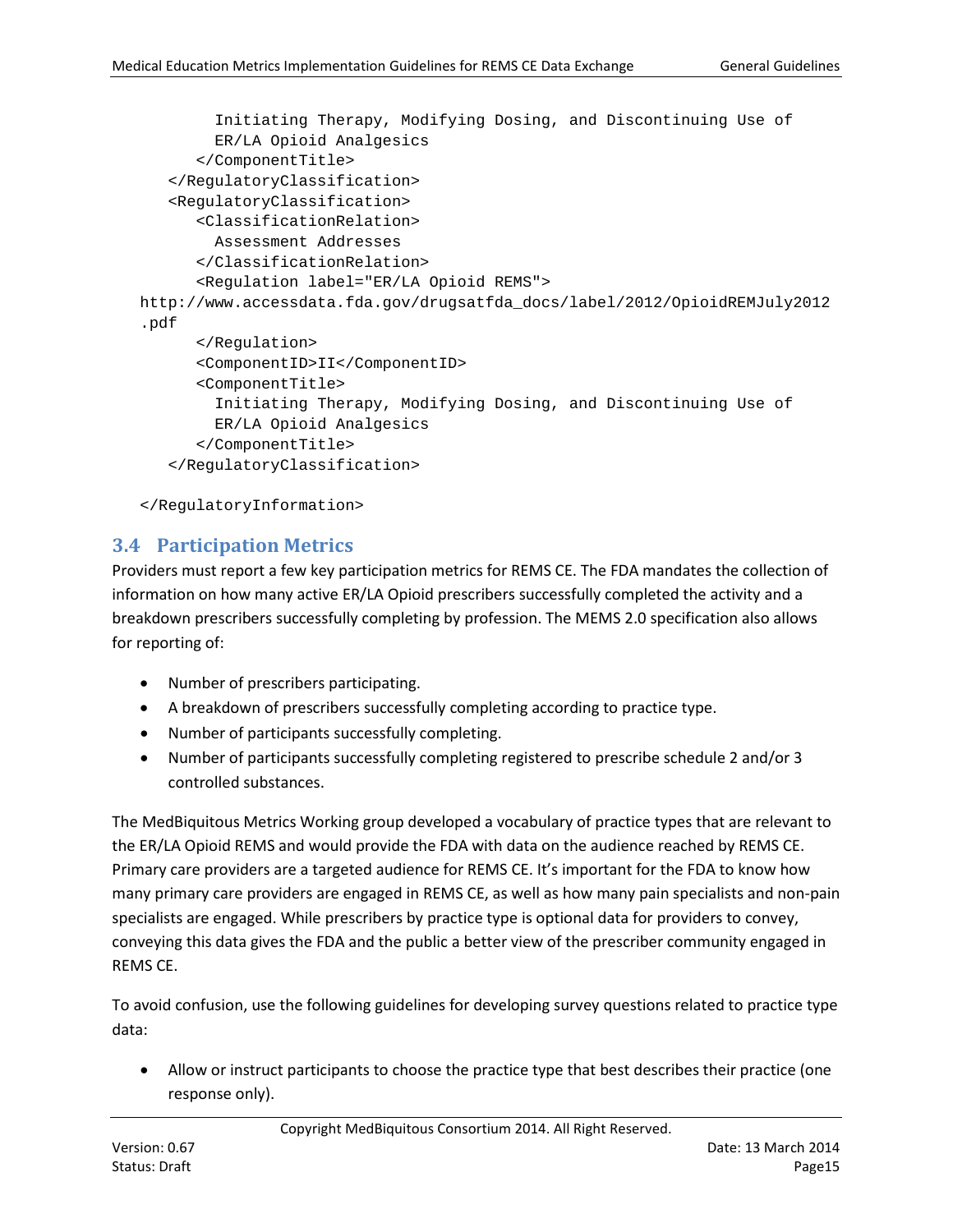- Present the question on practice type only to those learners who are prescribers and are from one of the following professions:
	- o Physician
	- o Advanced practice nurse
	- o Dentist
	- o Physician assistant

Appendix 1 provides sample survey questions.

For REMS CE, use the definitions posted on the MedBiquitous website at: <http://www.medbiq.org/mems/definitions>

Participants' prescriber status, profession, and practice type may be self reported. DEA registration status does not need to be verified. MedBiquitous recommends collecting data on learners' prescriber status at the beginning of a CE activity or during the registration process.

# <span id="page-15-0"></span>**3.4.1 Prescribers**

Use the ParticipantsByCategory element and its sub-elements to convey the number of prescribers participating. For a definition of prescribers, see:

[http://www.medbiq.org/mems/definitions#ER/LA\\_opioid\\_prescriber](http://www.medbiq.org/mems/definitions#ER/LA_opioid_prescriber)

ParticipantsByCategory has the following sub-elements:

- **CategoryName** Use ER/LA Opioid prescriber.
- **CategoryDefinition** Use the URL: http://www.medbiq.org/mems/definitions#ER/LA\_opioid\_prescriber
- **Number** the total number of participants meeting the definition of prescribers at defined at the URL above . For example, 190.

## Example:

```
<ParticipantsByCategory>
   <CategoryName>ER/LA Opioid Prescriber</CategoryName>
   <CategoryDefinition>http://medbiq.org/mems/definitions#ER/LA_opioid_pre
scriber</CategoryDefinition>
   <Number>190</Number>
</ParticipantsByCategory>
```
## <span id="page-15-1"></span>**3.4.2 Participants successfully completing**

Use the ParticipantsByCategory element and its sub-elements to convey the number of participants successfully completing. ParticipantsByCategory has the following sub-elements:

- **CategoryName** Use successfully completing.
- **CategoryDefinition** Use the URL:

http://www.medbiq.org/mems/definitions#successfully\_completing

• **Number** – the total number of participants successfully completing. For example, 124.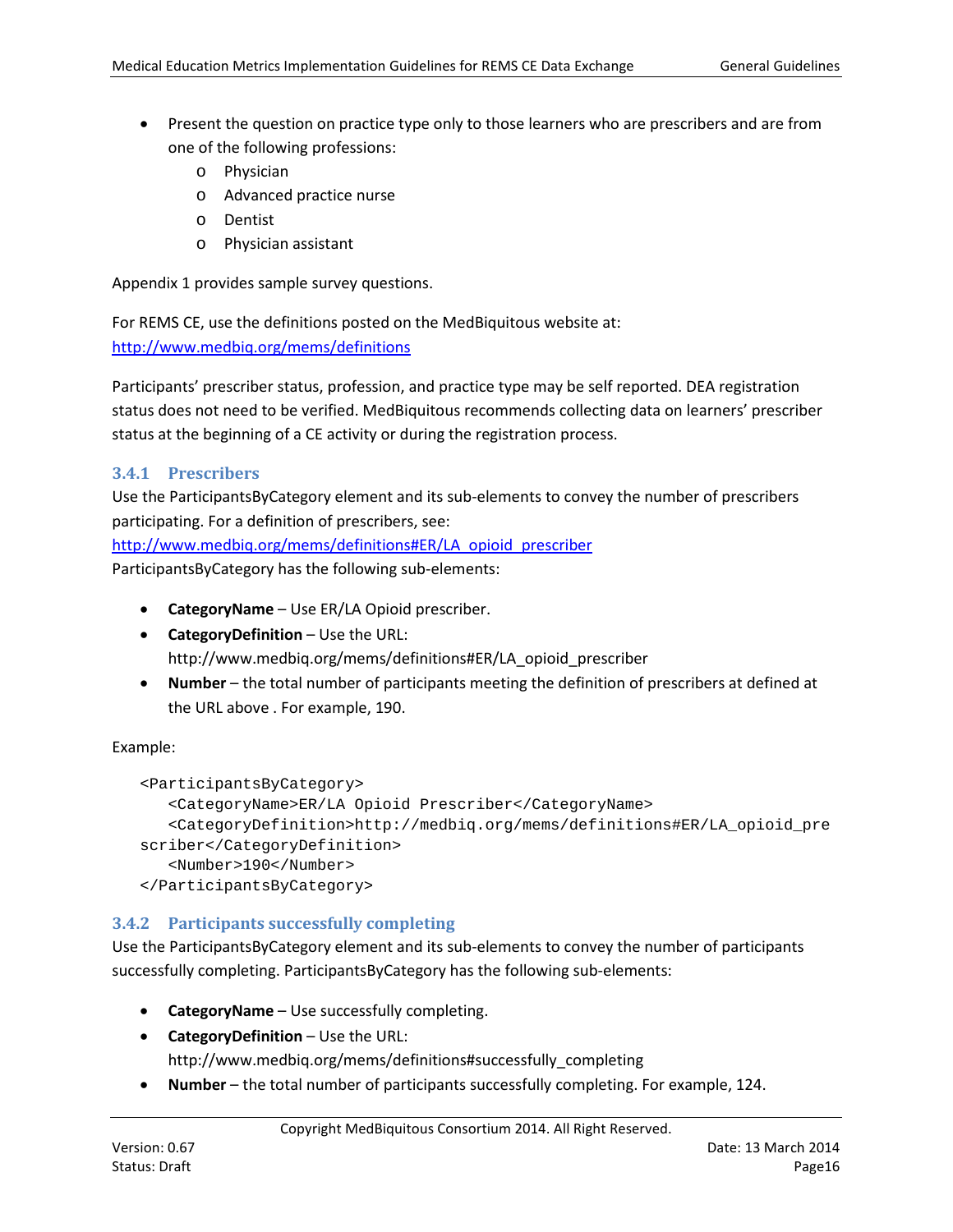#### Example:

```
<ParticipantsByCategory>
  <CategoryName>successfully completing</CategoryName>
  <CategoryDefinition>
  http://www.medbiq.org/mems/definitions#successfully_completing
  </CategoryDefinition>
   <Number>124</Number>
</ParticipantsByCategory>
```
## <span id="page-16-0"></span>**3.4.3 Prescribers successfully completing**

Use the ParticipantsByCategory element and its sub-elements to convey the number of prescribers successfully completing. ParticipantsByCategory has the following sub-elements:

- **CategoryName** Use prescribers successfully completing.
- **CategoryDefinition** Use the URL: http://www.medbiq.org/mems/definitions#prescribers\_successfully\_completing
- **Number** the total number of prescribers successfully completing. For example, 89.

Example:

```
<ParticipantsByCategory>
  <CategoryName>prescribers successfully completing</CategoryName>
  <CategoryDefinition>
  http://www.medbiq.org/mems/definitions#prescribers_successfully_complet
  ing
  </CategoryDefinition>
  <Number>89</Number>
</ParticipantsByCategory>
```
#### <span id="page-16-1"></span>**3.4.4 Schedule 2 or 3 registered clinicians successfully completing**

Use the ParticipantsByCategory element and its sub-elements to convey the number of Schedule 2 and/or 3 registered clinicians successfully completing. ParticipantsByCategory has the following subelements:

- **CategoryName** Use schedule 2 or 3 registered clinicians successfully completing.
- **CategoryDefinition** Use the URL: http://www.medbiq.org/mems/definitions#schedule 2 or 3 registered clinicians successfully completing
- **Number** the total number of Schedule 2 and/or 3 registered clinicians successfully completing. For example, 89.

Example:

```
<ParticipantsByCategory>
   <CategoryName>schedule 2 or 3 registered clinicians successfully 
completing</CategoryName>
   <CategoryDefinition>
```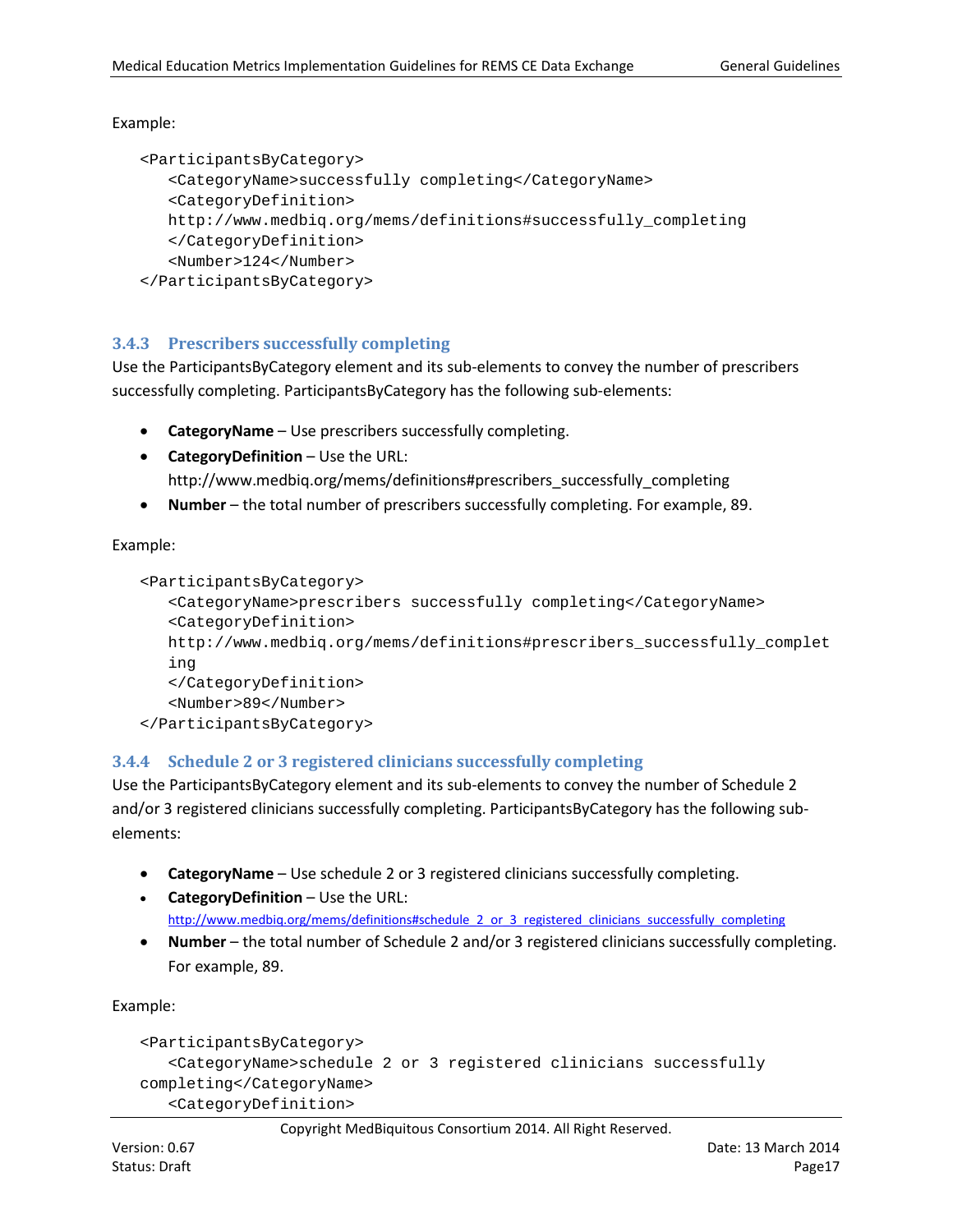#### [http://www.medbiq.org/mems/definitions#schedule\\_2\\_or\\_3\\_registered\\_](http://www.medbiq.org/mems/definitions#schedule_2_or_3_registered_ clinicians_successfully_completing) [clinicians\\_successfully\\_completing<](http://www.medbiq.org/mems/definitions#schedule_2_or_3_registered_ clinicians_successfully_completing)/CategoryDefinition> <Number>89</Number>

</ParticipantsByCategory>

## <span id="page-17-0"></span>**3.4.5 Prescribers successfully completing by profession**

Use the MultipleCategories element and its sub-elements to convey the breakdown on prescribers successfully completing by profession. You must use a new MultipleCategories element for each profession represented. So if physicians, advanced practice nurses, and pharmacists participated in the activity, there should be three instances of the MultipleCategories element.

Use the following subelements of MultipleCategories to convey prescribers successfully completing by profession.

- **TotalNumber** the total number of prescribers of this profession that successfully completed the activity.
- **Profession** The profession for which you want to convey data. A list of prescriber professions for use in conveying ER/LA Opioid REMS data is available at: <http://medbiq.org/mems/vocabularies>
- **Category** contains the subelements CategoryName and CategoryDefinition. To convey the category of prescribers successfully completing, CategoryName should have a value of prescribers successfully completing, and CategoryDefinition should have a value of: http://medbiq.org/mems/definitions#prescribers\_successfully\_completing

For example:

```
<MultipleCategories>
   <TotalNumber>134</TotalNumber>
   <Profession>Physician</Profession>
   <Category>
      <CategoryName>prescribers successfully completing</CategoryName>
      <CategoryDefinition>
http://www.medbiq.org/mems/definitions#prescribers_successfully_completing
      </CategoryDefinition>
   </Category>
</MultipleCategories>
<MultipleCategories>
   <TotalNumber>20</TotalNumber>
   <Profession>Advanced Practice Nurse</Profession>
   <Category>
      <CategoryName>prescribers successfully completing</CategoryName>
      <CategoryDefinition>
http://www.medbiq.org/mems/definitions#prescribers_successfully_completing
```
</Category>

</CategoryDefinition>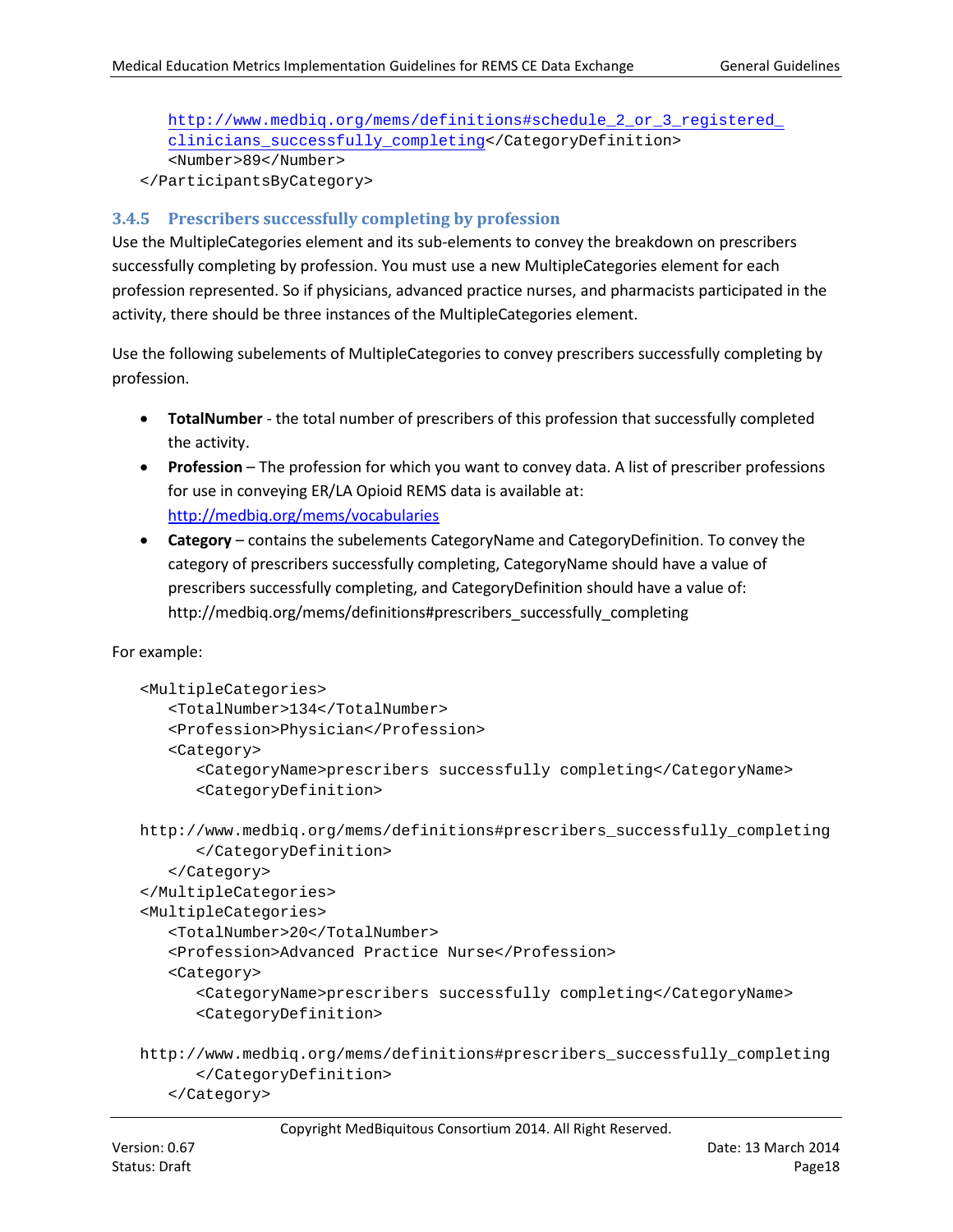```
</MultipleCategories>
```
#### <span id="page-18-0"></span>**3.4.6 Prescribers successfully completing by practice type**

Use the MultipleCategories element and its sub-elements to convey the breakdown on prescribers successfully completing by practice type. Breakdown by practice type is optional data for CE providers to convey but helps in assessing the reach of REMS CE. You must use a new MultipleCategories element for each practice type represented. So if primary care, pain specialist, and non-pain specialist providers participated in the activity, there should be three instances of the MultipleCategories element.

```
<MultipleCategories>
   <TotalNumber>123</TotalNumber>
   <PracticeType>Primary care</PracticeType>
   <Category>
      <CategoryName>prescribers successfully completing</CategoryName>
      <CategoryDefinition>
http://www.medbiq.org/mems/definitions#prescribers_successfully_completing
      </CategoryDefinition>
   </Category>
</MultipleCategories>
<MultipleCategories>
   <TotalNumber>23</TotalNumber>
   <PracticeType>Pain specialist</PracticeType>
   <Category>
      <CategoryName>prescribers successfully completing</CategoryName>
      <CategoryDefinition>
http://www.medbiq.org/mems/definitions#prescribers_successfully_completing
      </CategoryDefinition>
   </Category>
</MultipleCategories>
<MultipleCategories>
   <TotalNumber>18</TotalNumber>
   <PracticeType>Non-pain specialist</PracticeType>
   <Category>
      <CategoryName>prescribers successfully completing</CategoryName>
      <CategoryDefinition>
http://www.medbiq.org/mems/definitions#prescribers_successfully_completing
      </CategoryDefinition>
   </Category>
</MultipleCategories>
```
## <span id="page-18-1"></span>**3.5 What constitutes an activity?**

Providers must follow their accreditation body's guidelines regarding what constitutes an activity. For ACCME definitions of different activity types, see[: http://www.accme.org/ask-accme/what-kind-cme](http://www.accme.org/ask-accme/what-kind-cme-activity-types-can-be-reported-pars)[activity-types-can-be-reported-pars](http://www.accme.org/ask-accme/what-kind-cme-activity-types-can-be-reported-pars)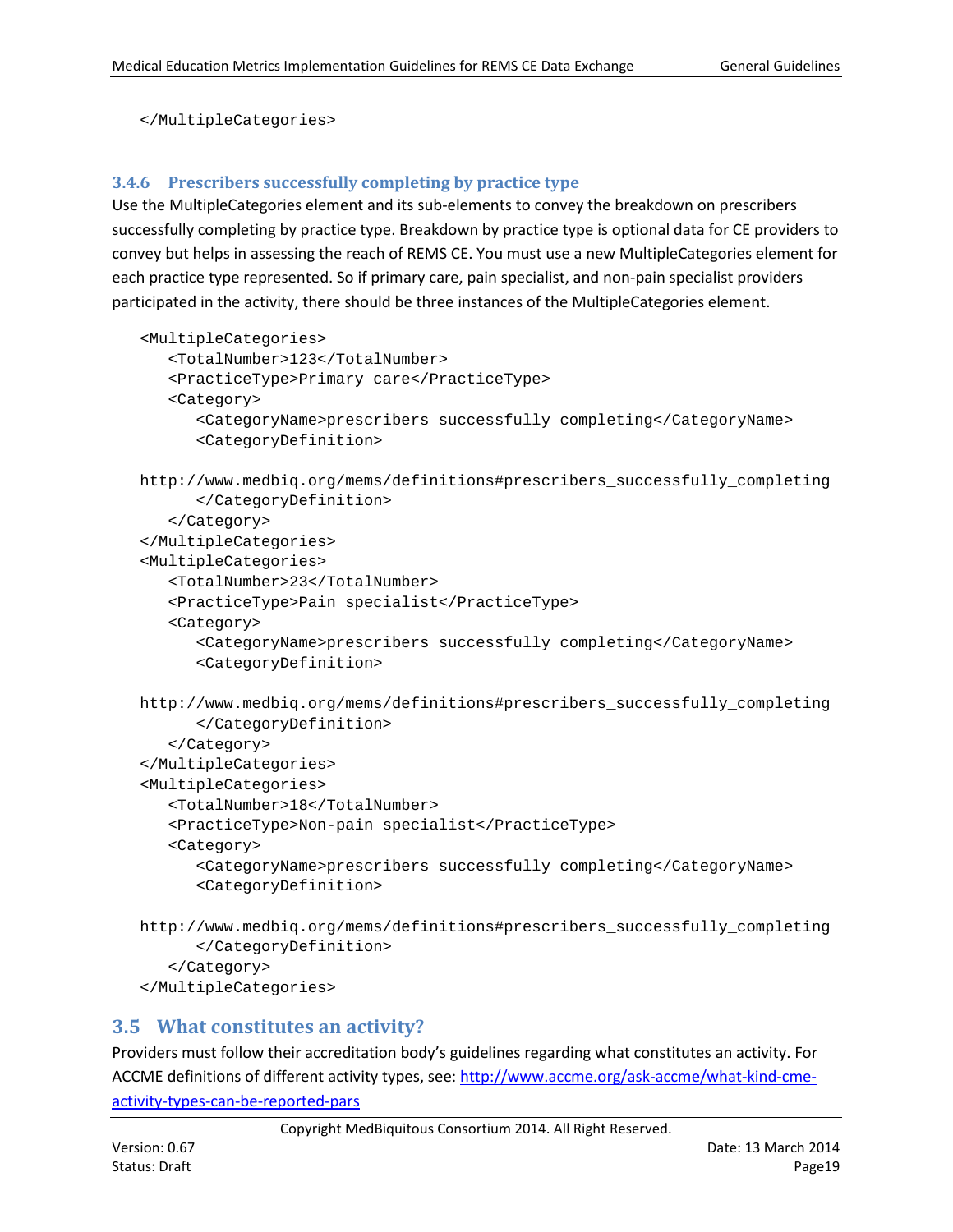# <span id="page-19-0"></span>**3.6 Different formats of data exchange (paper, CSV, XML)**

Different format may be used to send data to accreditors. Please check with your accreditor to see whether paper, Comma Separated Value (CSV - typically used for exchanging spreadsheets), or XML is acceptable for data exchange. There may be Excel templates or other templates available to facilitate the process of formatting your data.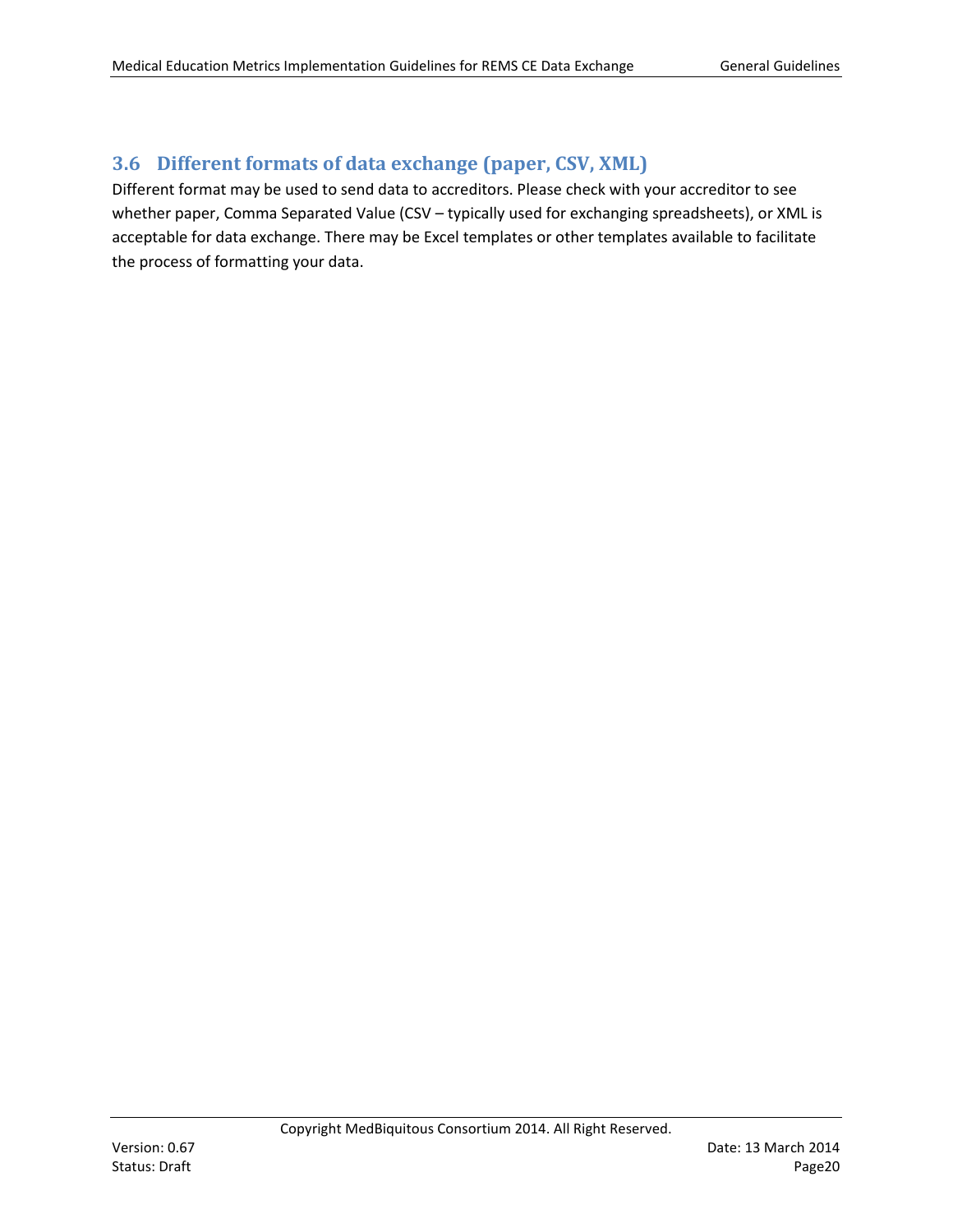# <span id="page-20-0"></span>**4 References**

## <span id="page-20-2"></span>**Address**

ANSI /MEDBIQ PP.10.1-2008 Address Specifications and Description Document. MedBiquitous Website. http://www.medbiq.org/working\_groups/professional\_profile/AddressSpecification.pdf. Published June [27,](http://www.medbiq.org/working_groups/professional_profile/AddressSpecification.pdf.%20Published%20June%2027) 2008.

## <span id="page-20-1"></span>**Healthcare LOM**

ANSI/MEDBIQ LO.10.1-2008, Healthcare Learning Object Metadata (Healthcare LOM). MedBiquitous Website. [http://www.medbiq.org/std\\_specs/standards/index.html#HCLOM.](http://www.medbiq.org/std_specs/standards/index.html#HCLOM) Accessed June 1, 2011.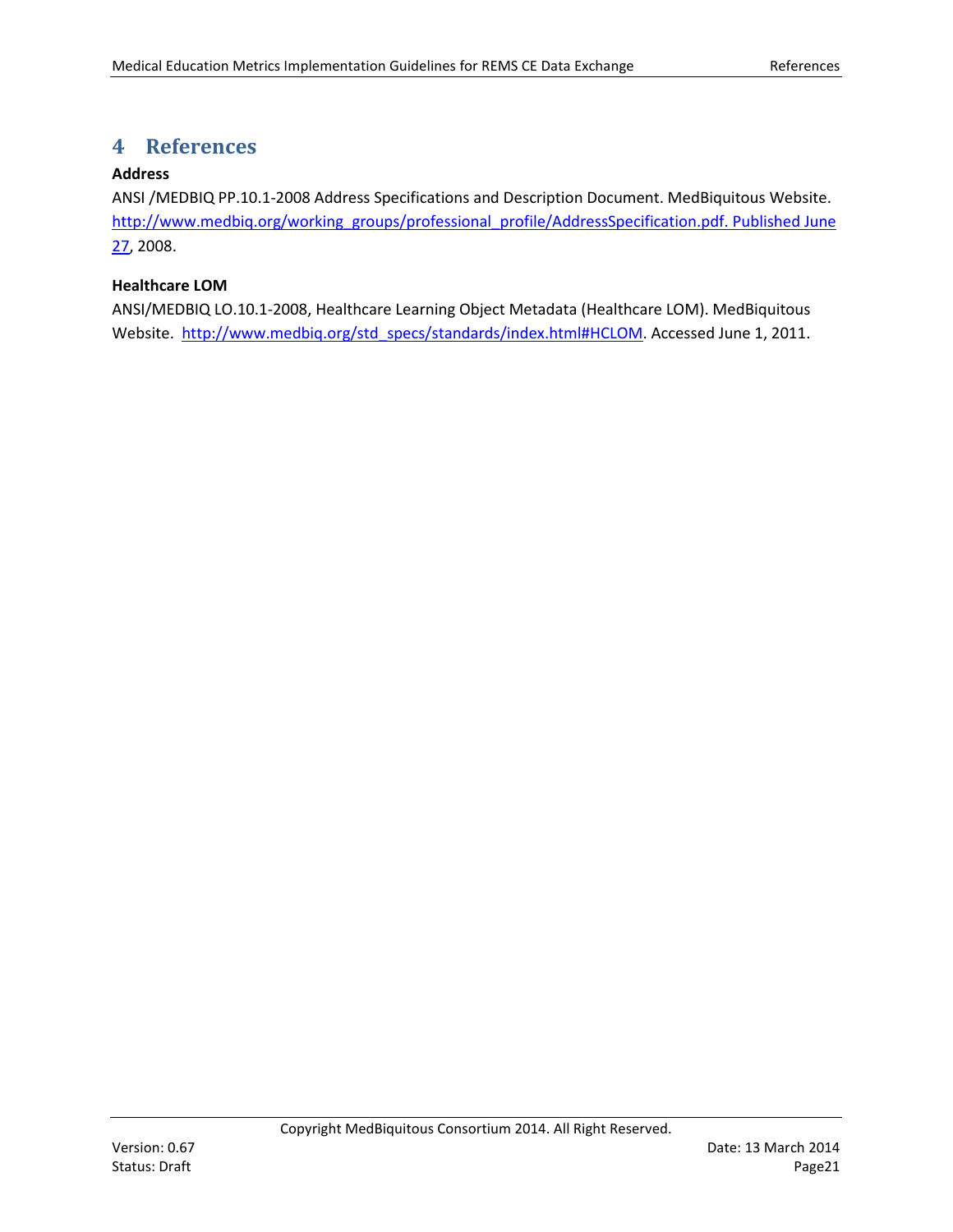# **5 Appendix: Sample Survey Questions**

The following sample survey questions have been included as examples of questions that may be used to collect REMS-specific demographic data.

The examples below have been provided by Boston University Continuing Medical Education.

# <span id="page-21-0"></span>**5.1 Registration Questions**

The following questions represent the subset of questions used by Boston University to collect data specific to the evaluation of REMS CE as described in this guideline. Please note that Boston University uses a more detailed list of professions for internal needs assessment purposes.

#### **Profession: ((drop down list as follows))**

Physician Advanced practice nurse Pharmacist Dentist-

Dental Public Health Dentist-Endodontics Dentist-General Dentistry Dentist-Oral and Maxillofacial Pathology Dentist-Oral and Maxillofacial Radiology Dentist-Oral and Maxillofacial Surgery Dentist-Orthodontics and Dentofacial Orthopedics Dentist-Pediatric Dentistry Dentist-Periodontics Dentist-Prosthodontics

Optometrist Physician Assistant Podiatrist Psychologist Other Mental health professionals Nurse Other:

**((If other))** Specify

*We request the following prescribing data in order to ensure we are providing appropriate education for our audience. Thank you for completing the following information.*